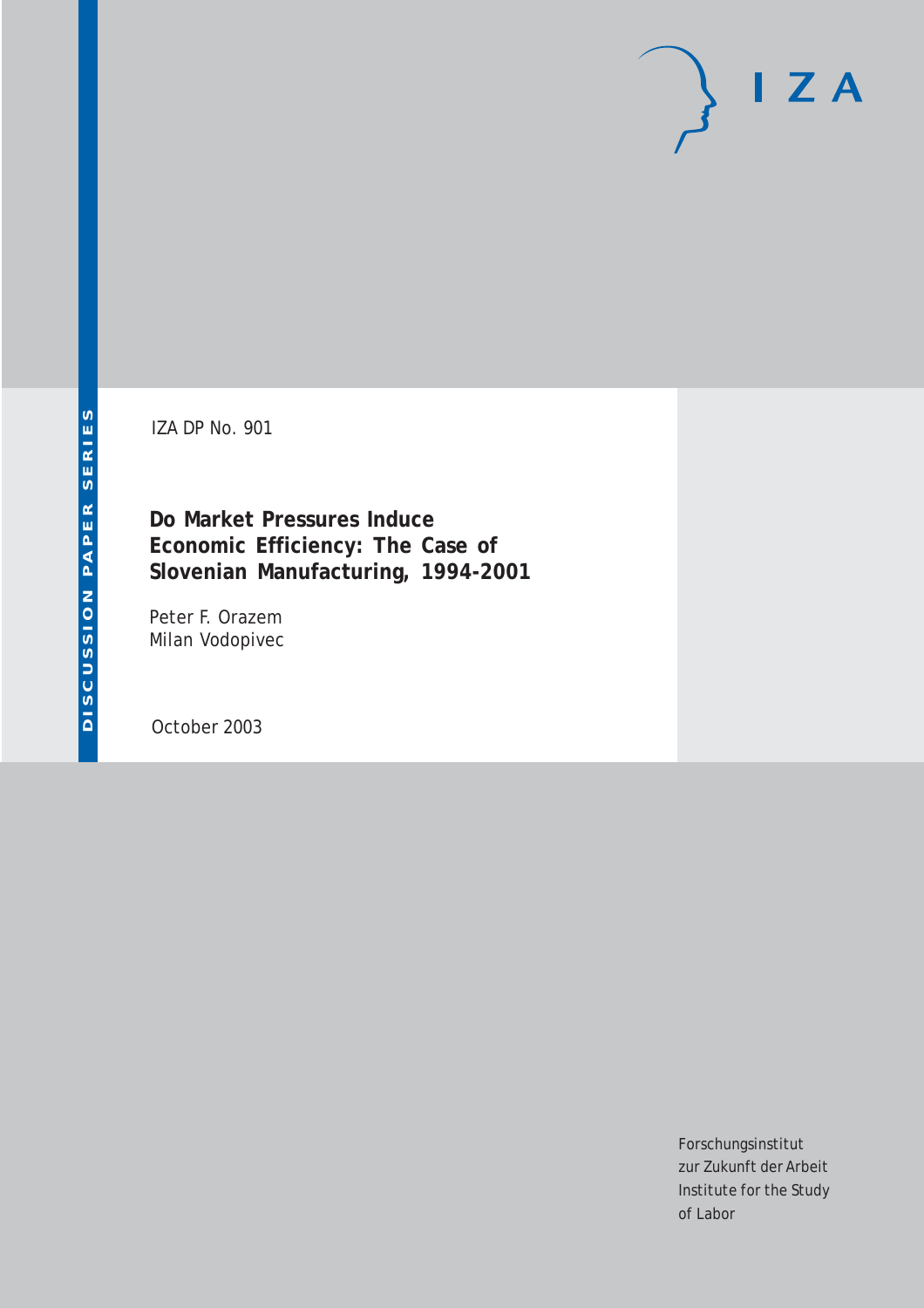# **Do Market Pressures Induce Economic Efficiency: The Case of Slovenian Manufacturing, 1994-2001**

### **Peter F. Orazem**

*Iowa State University* 

### **Milan Vodopivec**

*World Bank and IZA Bonn* 

Discussion Paper No. 901 October 2003

IZA

P.O. Box 7240 D-53072 Bonn Germany

Tel.: +49-228-3894-0 Fax: +49-228-3894-210 Email: [iza@iza.org](mailto:iza@iza.org)

This Discussion Paper is issued within the framework of IZA's research area *Labor Markets in Transition Countries.* Any opinions expressed here are those of the author(s) and not those of the institute. Research disseminated by IZA may include views on policy, but the institute itself takes no institutional policy positions.

The Institute for the Study of Labor (IZA) in Bonn is a local and virtual international research center and a place of communication between science, politics and business. IZA is an independent, nonprofit limited liability company (Gesellschaft mit beschränkter Haftung) supported by Deutsche Post World Net. The center is associated with the University of Bonn and offers a stimulating research environment through its research networks, research support, and visitors and doctoral programs. IZA engages in (i) original and internationally competitive research in all fields of labor economics, (ii) development of policy concepts, and (iii) dissemination of research results and concepts to the interested public. The current research program deals with (1) mobility and flexibility of labor, (2) internationalization of labor markets, (3) welfare state and labor market, (4) labor markets in transition countries, (5) the future of labor, (6) evaluation of labor market policies and projects and (7) general labor economics.

IZA Discussion Papers often represent preliminary work and are circulated to encourage discussion. Citation of such a paper should account for its provisional character. A revised version may be available on the IZA website ([www.iza.org](http://www.iza.org/)) or directly from the author.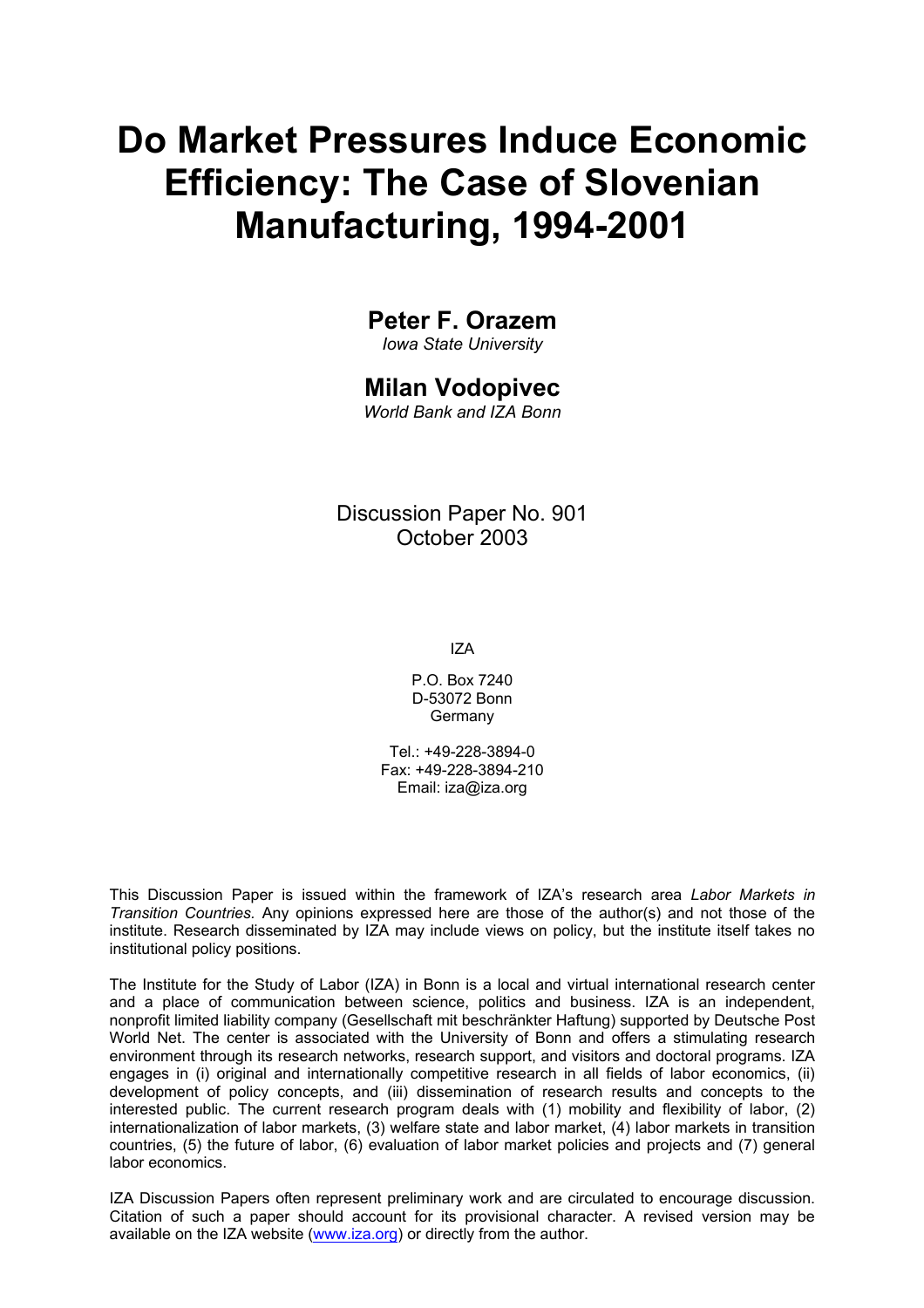IZA Discussion Paper No. 901 October 2003

## **ABSTRACT**

## **Do Market Pressures Induce Economic Efficiency: The Case of Slovenian Manufacturing, 1994-2001**[∗](#page-2-0)

The Slovenian transition represents a slow but steady liberalization of constraints on competition. Using a unique longitudinal data set on all manufacturing firms in Slovenia over the period 1994-2001, this study analyzes how firm efficiency changed in response to changing competitive pressures, holding constant firm attributes. Results show that the period was one of atypically rapid growth of total factor productivity (TFP) relative to levels in OECD countries, and that the rise in firm efficiency occurs across almost all industries and firm types: large or small; state or private; domestic or foreign-owned. Changes in firm ownership type have no impact on firm efficiency. Rather, competitive pressures that sort out inefficient firms of all types and retain the most efficient, coupled with the entry of new private firms that are at least as efficient as surviving firms, prove to be the major source of TFP gains. Market competition from new entrants, foreign-owned firms, and international trade also raise firm efficiency in the industry. Results strongly confirm that market competition fosters efficiency.

JEL Classification: L1, P27

Keywords: efficiency, competition, growth, total factor productivity, Slovenia

Corresponding author:

 $\overline{a}$ 

Milan Vodopivec The World Bank 1818 H Street, NW Washington, D.C. 20433 USA Email: [mvodopivec@worldbank.org](mailto:mvodopivec@worldbank.org)

<span id="page-2-0"></span><sup>∗</sup> Partial support form the World Bank research project RF-P064129-RESE-BBRSB, as well as the William Davidson Institute at the University of Michigan is gratefully acknowledged. The paper would not have been possible without tremendous help in obtaining the data from The Statistical Office of Slovenia and the Agency of Slovenia for Public Statistics and Services. Helpful comments and advice were provided by Mićo Mrkaić, Matija Rojec, Marko Simoneti, and Andreja Peterca. Tomaž Rejec and Jakob Tomše provided excellent assistance in setting up the data sets, and Donna Otto in preparing the manuscript. The opinions expressed are solely those of the authors and do not necessarily reflect the official position of the World Bank.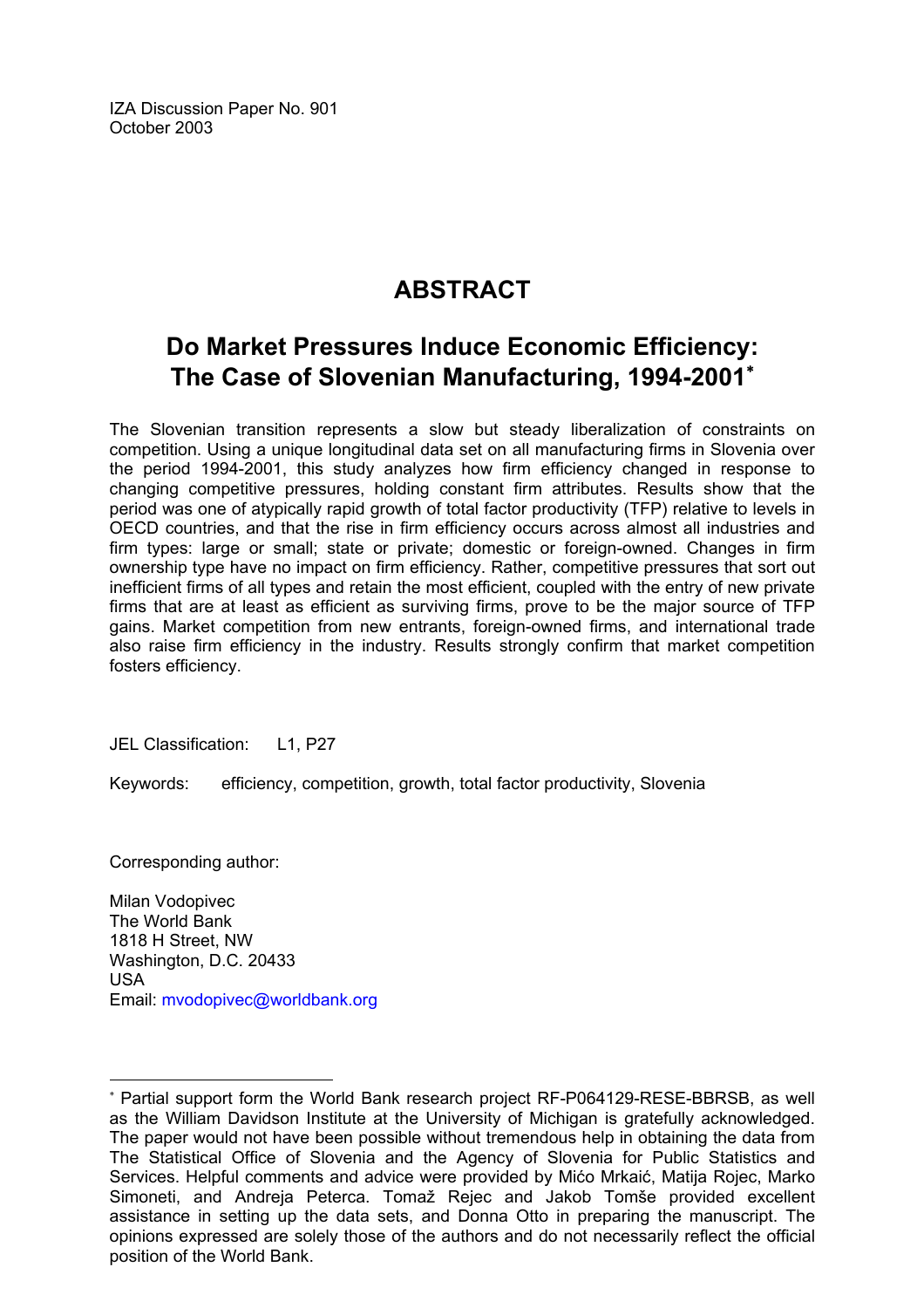The process of transiting from a planned economy to a market system proved much more difficult than expected. As reviewed by Boeri (2000) the consensus expectation at the outset of transition was that many state enterprises would shut down or shrink, that many workers would lose their jobs, and that unemployment would rise. However, sectors that had been suppressed under central planning such as retail trade or service would expand to absorb the surplus labor from the declining sectors. Competitive pressures from the emerging market system would force greater productive efficiency on enterprises that remained from the old system. Furthermore, converting state-owned enterprises into profit maximizing firms was expected to create incentives to improve the efficiency of these often-underperforming sectors, either through profit motives or through the rigors of investor scrutiny (Brada, 1996). Rising output from the newly emerging sectors and improved productive efficiency in traditional sectors were expected to replace the lost output from the initial transition.

 Empirical evidence on the impacts of privatization and market competition in western economies had come largely from the move to deregulate in the United States and to privatize national monopolies in OECD countries. As summarized in Joskow and Rose (1989), deregulation in the United States has led to rising labor productivity, although it may have slowed the pace of technology adoption. In Europe, privatization also generally led to increases in labor productivity.<sup>1</sup> The potential for efficiency gains in formerly planned economies seemed, if anything, even better than in the formerly regulated or state-owned sectors of western economies because of the much greater departure from market pressures in the formerly planned economies.

 These hopeful expectations proved overly optimistic. The magnitude of the output shock from transition proved much larger than anticipated, lowering GDP on average by 25% in the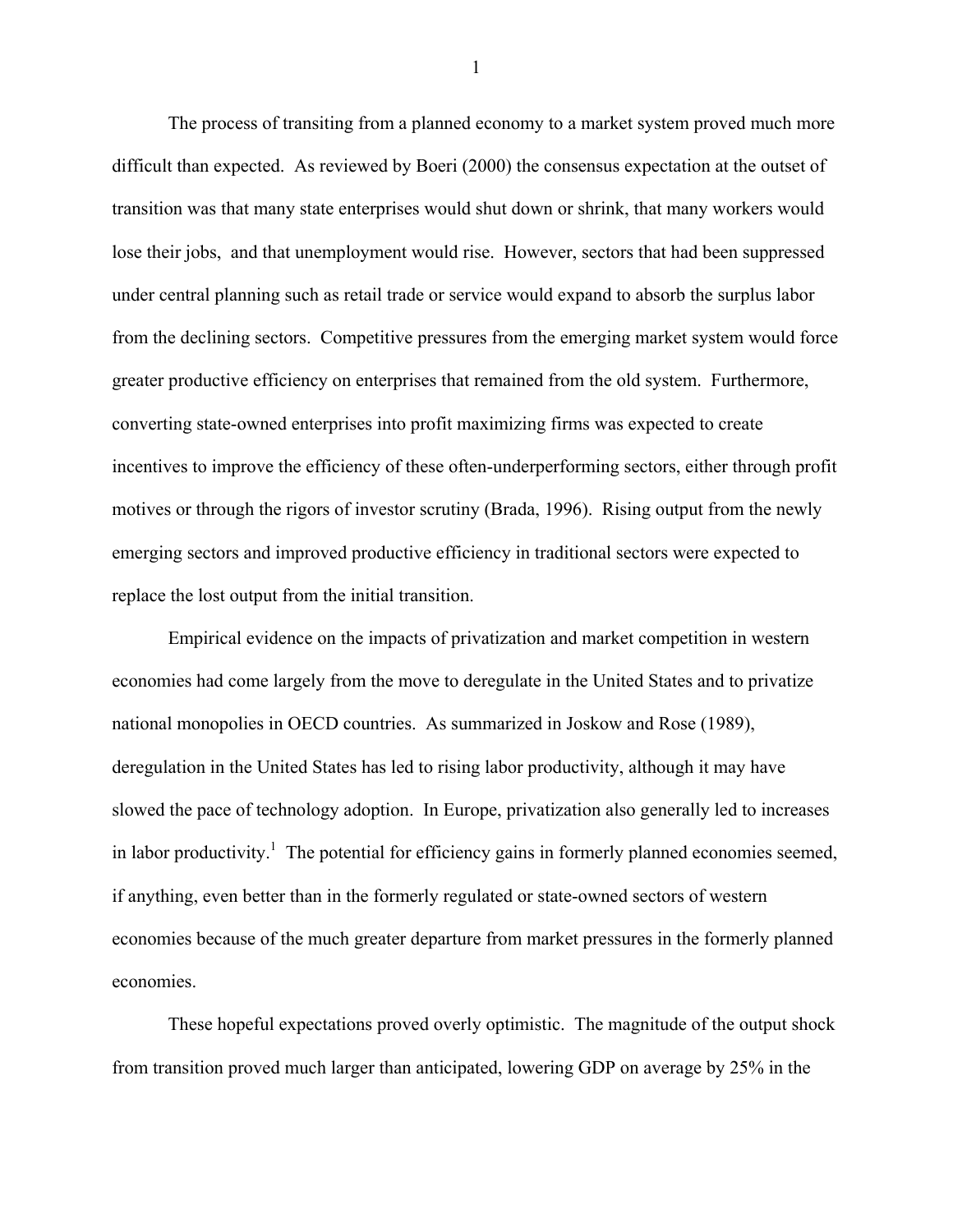countries of Central and Eastern Europe and by 50% in the former Soviet states (Campos and Coricelli, 2002). The recovery was also much slower than expected, with only 2 of 25 transition countries having matched their 1989 production ten years later (Campos and Coricelli, 2002). Some of the delay can be attributed to policies that retarded the expansion of sectors that had been suppressed under central planning. Policies limited labor mobility that was needed to staff new jobs in nontraditional sectors (Boeri, 2000; Orazem and Vodopivec, 2000). These policies included generous unemployment and pension benefits that lowered incentives for displaced workers to seek new employment; lengthy prior notice and mandatory severance requirements that made it expensive for declining firms to shed labor; and tax and transfer policies that effectively taxed the expanding sectors to subsidize those in decline. Some of the decline was due to delays or limits on the privatization process. Nevertheless, part of the slow recovery was that the efficiency gains from market competition did not materialize as rapidly or as soon as economists had anticipated. Some have argued that that increased competition could even have contributed to the reduction of production because it disrupted the formerly well-organized trading systems (Blanchard and Kremer, 1997). An important concern for policy-makers is whether these efficiency gains are still to be expected or if they will never materialize.

 The consensus answer from numerous studies that have examined how transition has affected measures of firm performance is that efficiency gains appear to be forthcoming from market pressures, although the magnitude of the effect is uncertain. The review by Djankov and Murrell (2002), summarizing 23 studies of the impact of increased competition on firm performance, suggested that competition raised efficiency in central and eastern Europe but not in the former Soviet Union. Similarly, their examination of 37 studies on the impacts of privatization found that it raised efficiency in Central and Eastern Europe but not in countries of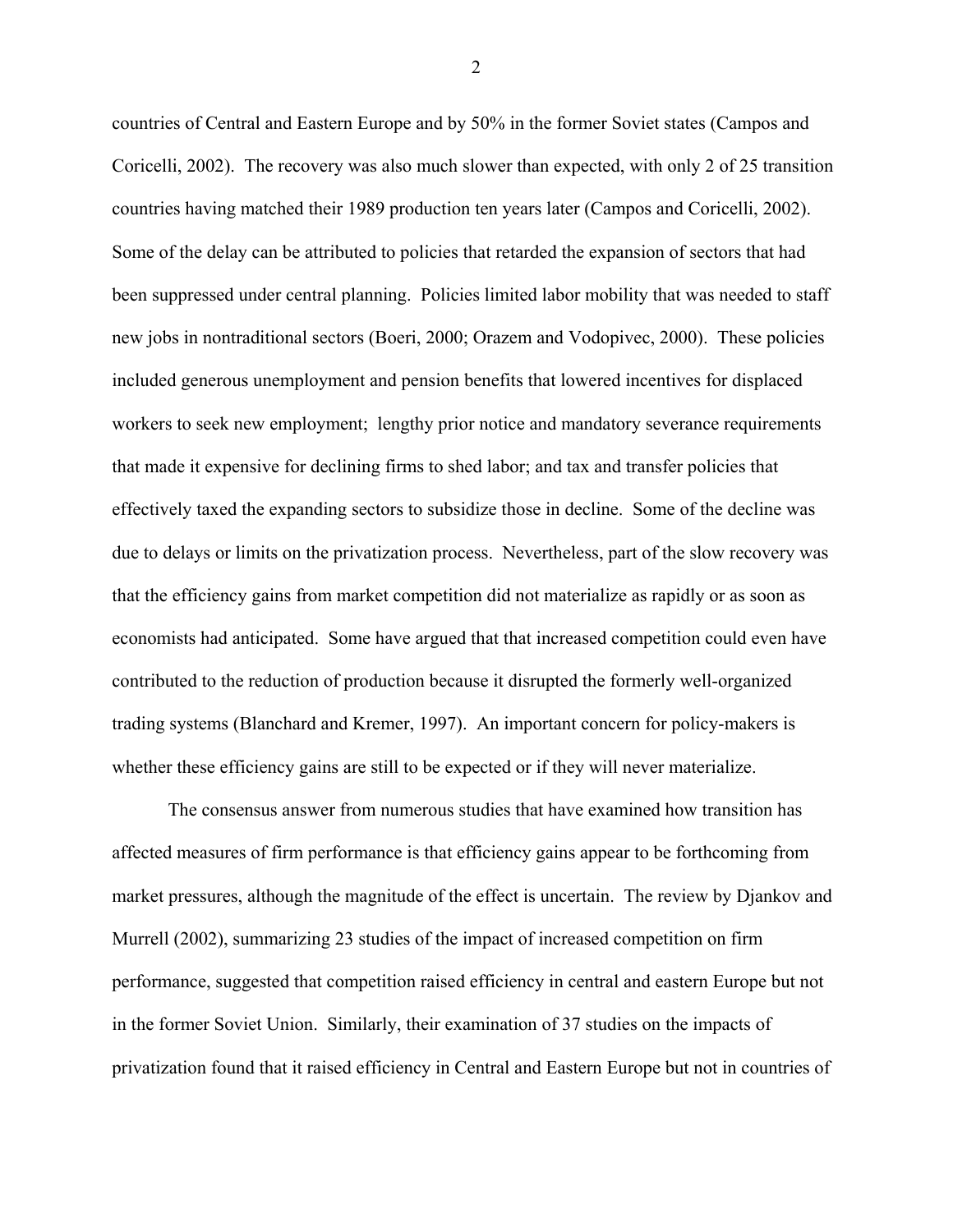the former Soviet Union. Even within regions, however, there is substantial variation in the magnitude, and even the sign of the productivity effects, so the average masks considerable variation across studies.<sup>2</sup>

Past studies of the impact of transition on firm efficiency have generally concentrated on large, formerly state-owned enterprise that survived into the transition. The focus is natural, as these are the types of firms that existed under socialism, but this approach misses the contributions to efficiency from new market entrants and from exits. Firm births and deaths may be important contributions of competition on economic efficiency. In addition, most studies use a single cross section of data or else a short time frame. Therefore, it is difficult to assess whether measured gains or losses of efficiency were permanent phenomena or a consequence of cyclical shocks that were occurring at the time. Our premise is that by ignoring the contributions of market entrants and bankrupt firms on efficiency and by looking at short time frames, the impact of market competition on efficiency may have been understated in previous studies.

This study contributes to the existing knowledge regarding the impact of market forces on firm productivity by following the production processes of all manufacturing firms in Slovenia that had at least one employee and that paid taxes, and not just former state enterprises. This allows us to measure the role of firm births in raising efficiency. The sample includes firms that went bankrupt as well as those that remained in business, so the role of firm deaths on efficiency can be assessed. Finally, we examine the progress of efficiency over a long time period from 1994 through 2001. The eight year period is sufficiently long to determine whether measured efficiency gains or losses are permanent or a consequence of short-term economic shocks.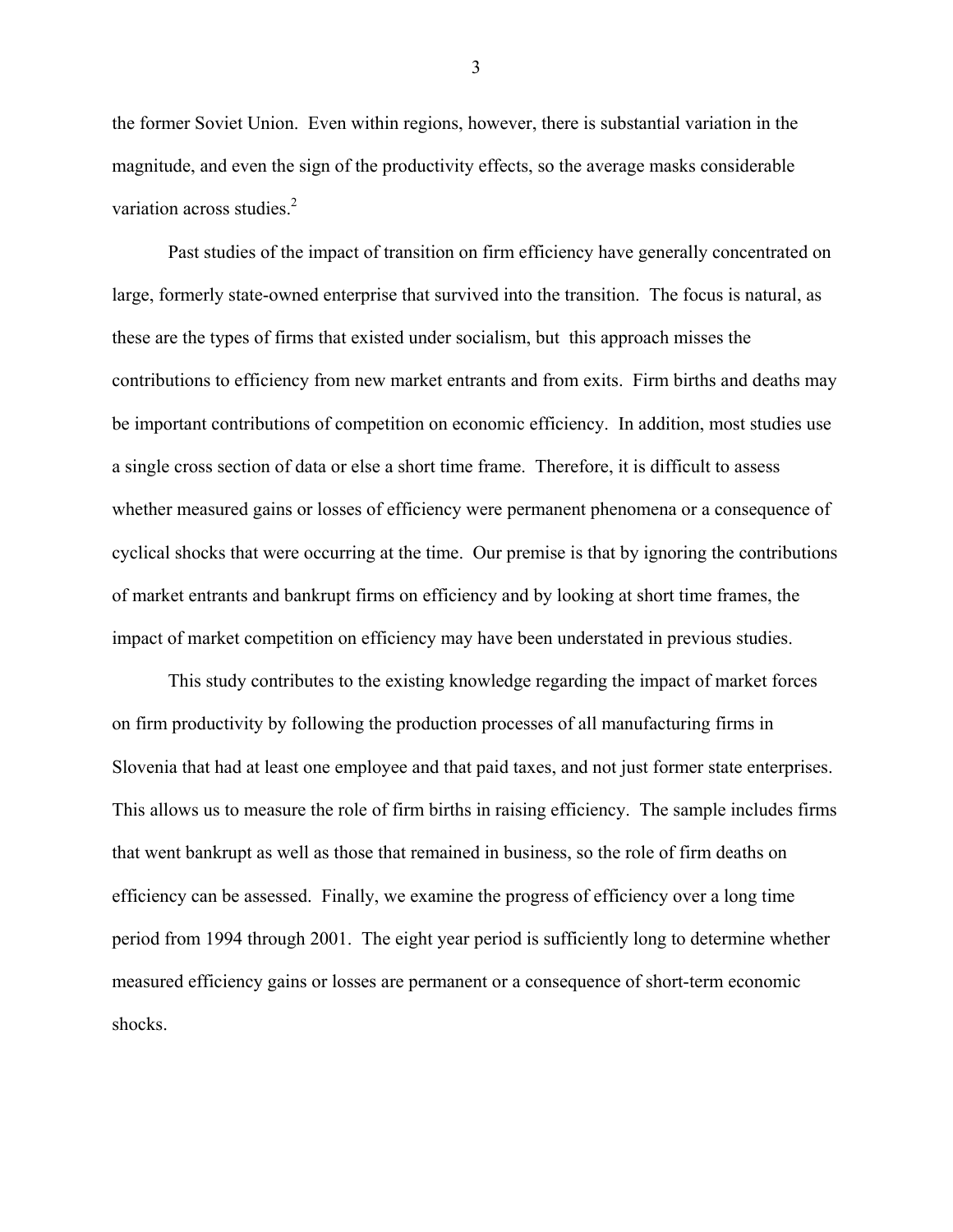Our results strongly confirm the importance of competitive pressures in raising firm total factor productivity. The efficiency gains were progressive, rising each year. They are broad based, occurring in almost all industries examined. While the largest gains were in private firms, competitive pressures at the industry level appeared to increase total factor productivity in firms under state or mixed ownership as well, suggesting that is not ownership type but competition that spurs the greatest gains in efficiency. Competitive pressures also contribute to efficiency gains by sorting out the least efficient firms, while entering firms are at least as efficient as surviving firms. This sorting effect is at least as large as the effect of competition on continuing firms in our preferred specification. These conclusions are not sensitive to alternate specifications or controls for firm-specific factors. As a result, the role of market forces in generating economic efficiency is strongly confirmed.

#### **I. Institutional background: Slovenian Transition to a Market Economy**

As part of former Yugoslavia, Slovenia's economy was characterized by government rather than private ownership of assets. Although nominally under a worker managed system, there was extensive political interference in firm decisions regarding investment, employment and wages. To meet mandated payrolls, a massive system of discretionary taxes and transfers taxed away net revenue from profitable enterprises in order to subsidize failing firms that could not meet their payrolls. Inefficient firms could lose money indefinitely, while efficient firms could not build up reserves that could allow expansion.<sup>3</sup> Restrictions on capital mobility also restricted efficient resource allocations. Socially-owned firms were not allowed to sell their assets, nor could workers obtain a return on capital if they invested in the firm by accepting wage concessions. Consequently, there was little incentive to invest in capital. Private firms were limited to no more than 10 workers, and so also faced limits to growth.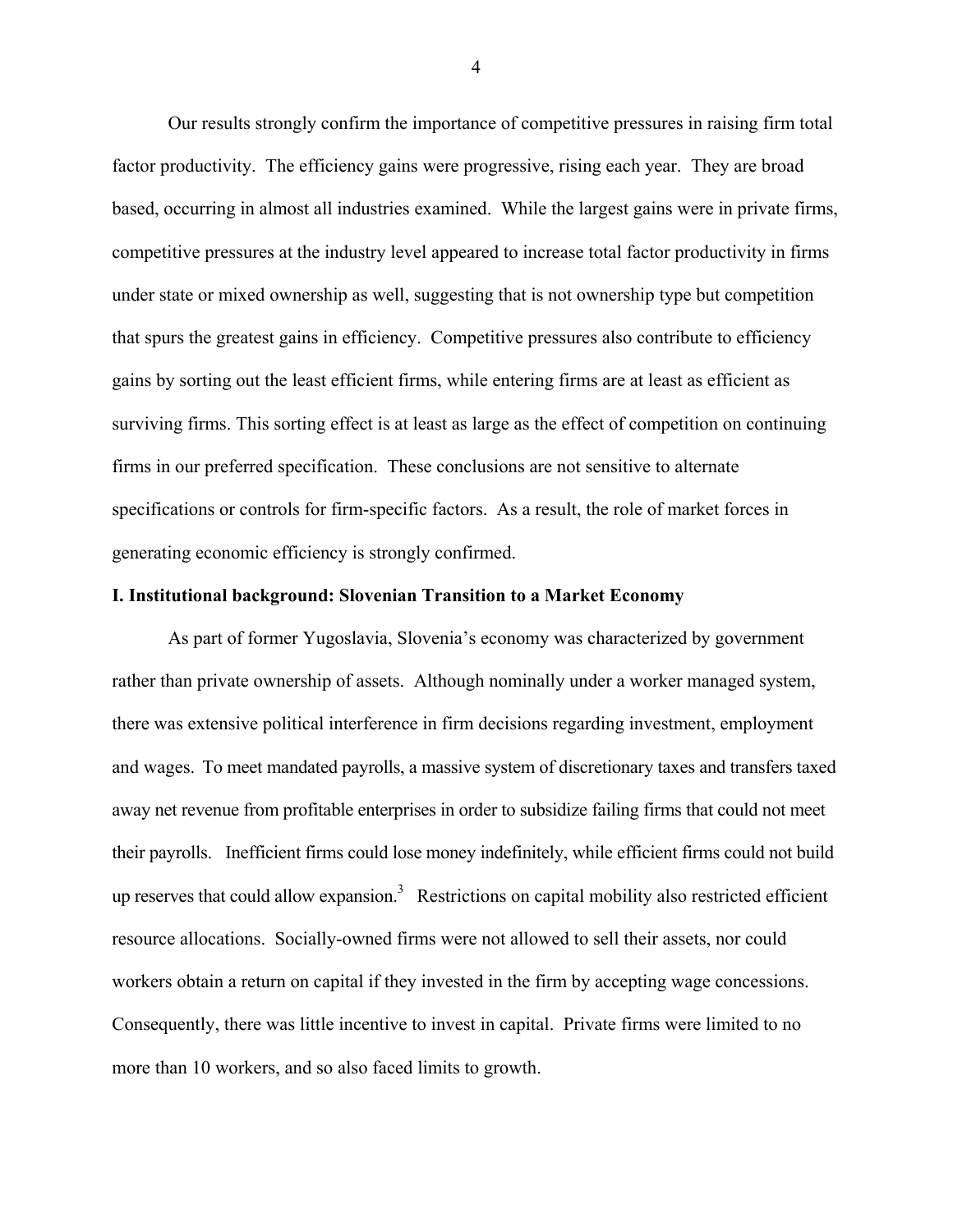Slovenia's transition, which began toward the end of 1988, profoundly changed the rules and institutions governing economic, political and social life. Reforms gradually replaced worker management and government interventions with market institutions and individual incentives. We briefly summarize the progress of transition and the nature and timing of these reforms.

#### **a. Macroeconomic performance**

Slovenia led the former planned economies in per capita income before transition and has retained her ranking among the transition economies. After a protracted initial contraction that lasted through 1992, economic growth has rebounded. GDP rose every year thereafter, averaging 4 percent from 1993 through 2002. Per capita GDP fell initially, but rebounded by 1995 and reached \$11,000 in 2002. Unlike many of the transition economies, Slovenia had many western trading partners before transition and maintained many of these markets afterward. Exports as a percentage of GDP ranged from 52 to 63 percent from 1992-2002. At first, unemployment was restricted by policies that mandated 24 months prior notice for layoffs and pay substantial severance penalties. By February 1991, these restrictions on layoffs were relaxed and unemployment rose rapidly, peaking that year at 15.4% (Boeri and Terrell, 2002). Since then, it has declined slowly to 6.4% in 2002.

#### **b. Structural reforms**

Slovenia's structural reforms addressed all vital segments of the economy, from price liberalization, the introduction of new organizational forms of enterprises, promotion of competition, privatization and restructuring of enterprises, reforms of the financial sector, liberalization of foreign trade and foreign ownership, legal ratification of property rights, and dismantling the system of guaranteed employment and centralized pay setting. Slovenia's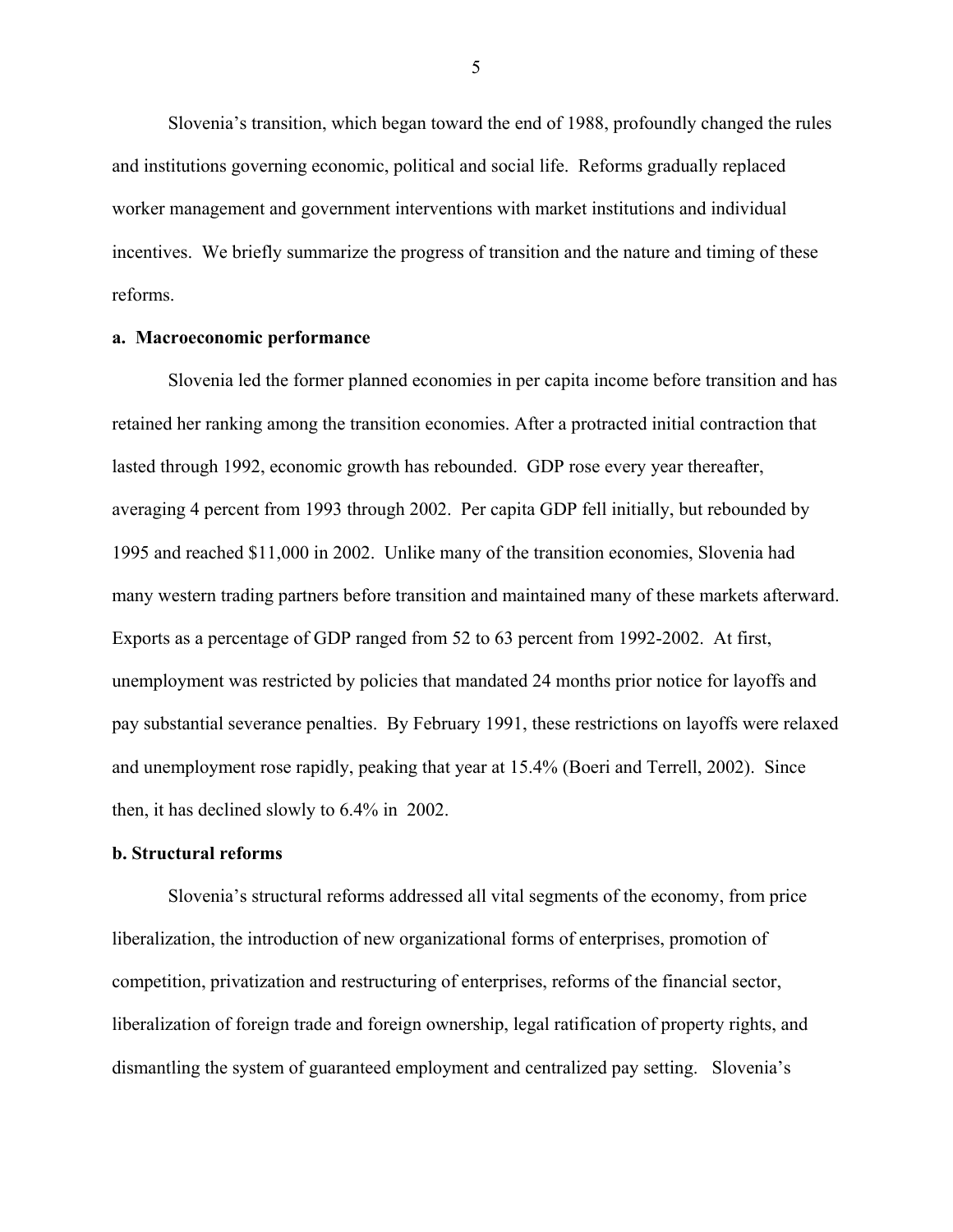reform process was slow relative to other transition economies (Svejnar, 2002). The EBRD transition indexes in Figure 1 show that Slovenia's structural reforms have progressed steadily but unevenly across sectors. Liberalization of foreign trade and of prices was already well underway by 1991, as was privatization of small firms. Other reforms began later and with slower progress. The legal process for privatization of large state enterprises began in 1993, and started in earnest in 1994. About the same time, reforms of the banking system and of other financial institutions began. Slovenia has also taken a gradualist approach to labor market reforms, imposing many provisions to protect jobs in traditional sectors.<sup>4</sup> Riboud, Sanchez-Paramo and Silva-Jauregui (2001) found that Slovenia's labor policies were the most restrictive of the formerly planned economies that were being targeted for accession to the European Union, and were more restrictive than all western European countries except for Portugal. Taken as a whole, Slovenia has lagged behind the most rapid reformers among other transition countries. Its pace of structural reforms was below average through 1999. The pace of reforms accelerated since then, so that Slovenia's overall EBRD transition index reached the average of other countries.

#### **c. Policies affecting market competition**

Before transition, the system of discretionary taxes and transfers effectively insulated firms from competition—any business losses were covered by government transfers to prevent bankruptcy. Any possible competition from private firms was suppressed by limitations on firm size. After transition, numerous new avenues for competition were opened. We provide additional details on the most important of these.

*Setting up new businesses*. The new Law on Enterprises (first passed in 1988) was ineffective until amended in 1993. It allowed the owners of the capital (shareholders) to control firm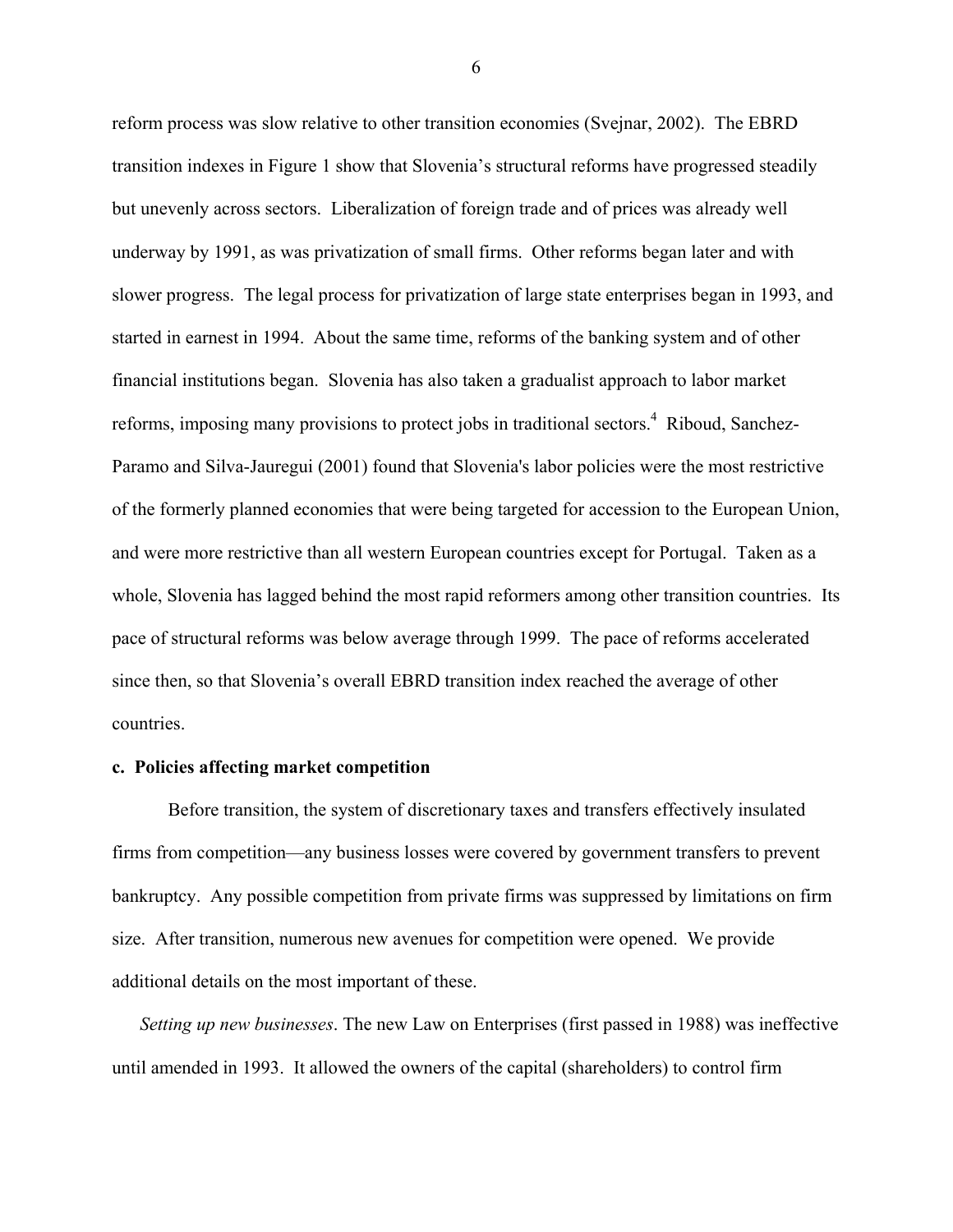decisions and it freed private firms from constraints on the number of workers. It also introduced new forms of enterprises, including general and limited sole-proprietorships; limited liability partnerships (the most common form); and joint-stock companies. Previously existing organizational forms including state enterprises, cooperatives, and mixed enterprises (combinations of private, state, and cooperative ownership) were also retained.

While the above law allowed for entry of new private firms, formidable administrative barriers to entrepreneurship have remained. These barriers slowed the reaction to the new opportunities.<sup>5</sup> Private firms are required to register, a process that takes 1-3 months despite recent policies to shorten the process. In contrast, registration in western economies takes only few days.<sup>[6](#page-37-5)</sup> Next, new enterprises must obtain location, construction, and business permits from the local government, a process that requires documentation of business plans, location, and staff qualifications. If land must be acquired for the business, there are additional problems caused due in part to unresolved ownership disputes carrying over from the Socialist era and to cumbersome zoning restrictions. Acquiring a location permit requires clearances by up to 22 local and state authorities. If re-zoning is required, the process can take two years or more. The business permit requires at least 30 documents and several months to be issued. These barriers combine to slow new market entry. Nevertheless, entry costs in Slovenia are lower and less complex than in all other transition economies (Estrin, 2002), and most importantly for competition, entry can and does occur.

*Privatization of state enterprise.* In November 1992, Slovenia adopted the Ownership Transformation Act. The law stipulated that the assets of state enterprise be distributed among shareholders with a distribution rule allocating 20 percent of the shares to the state;<sup>7</sup> 20 percent to Slovenian citizens (each citizen received an allotment of free certificates that they could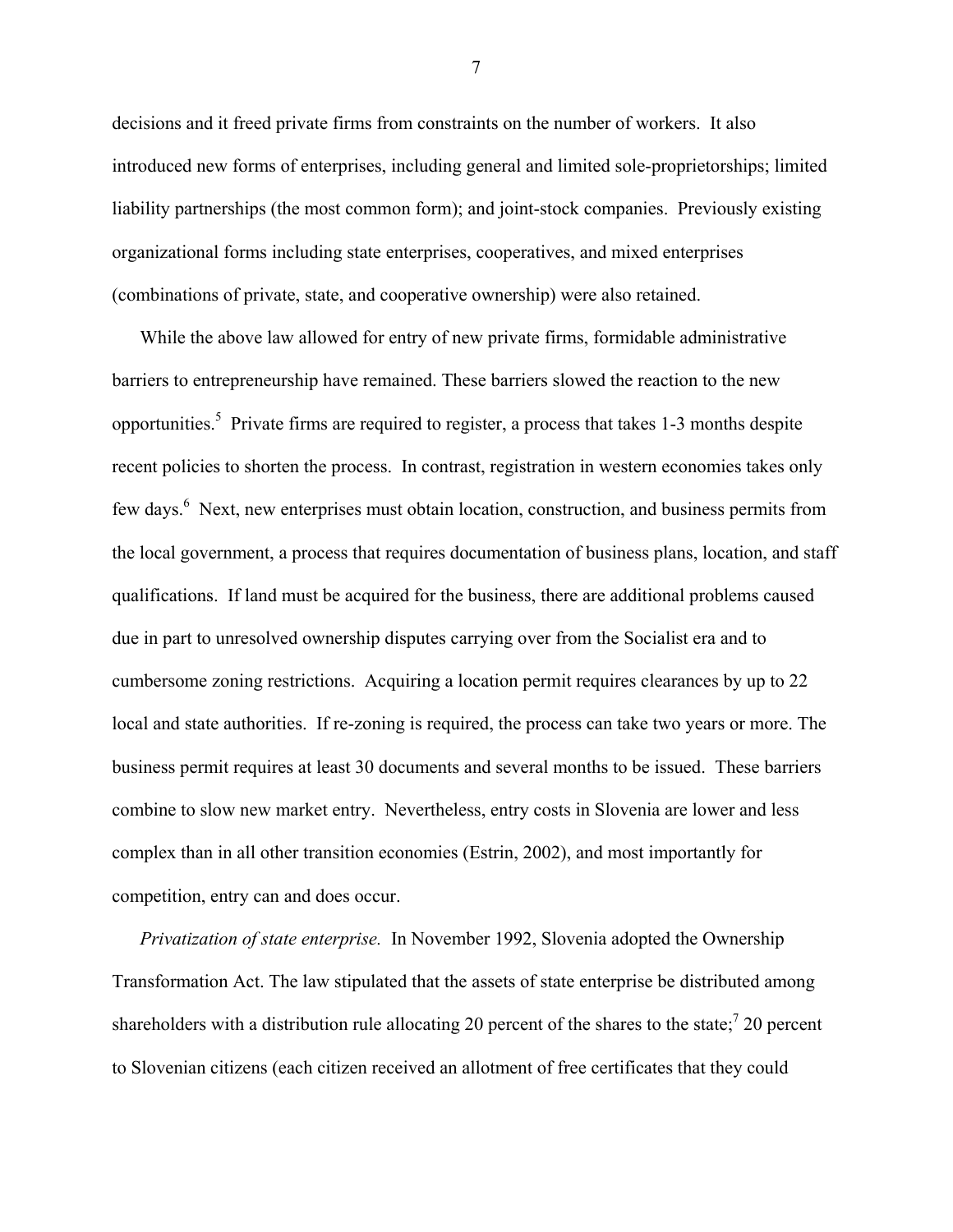exchange for shares in former state enterprises); 20 percent to enterprise employees; and the remaining 40 percent to bid. The enterprise employees could acquire these shares at a 50% discount payable over four years, so there was a built in bias favoring internal ownership. The process of transferring ownership from state to private hands was completed by 1995.

Unsurprisingly, the ownership pattern which emerged immediately upon the completion of privatization programs of individual enterprises corresponded very well to the conditions imposed by the privatization law. Based on a 1994/95 survey of 183 former state enterprises, Simoneti et al (2001) found that internal owners controlled 44 percent of the shares in these firms. Even in firms with a majority of internal owners, managers only controlled 5% of the shares so the shares were broadly distributed among the current and former firm workers and not the managers. The state retained about 30% of the shares. Privatization funds (essentially a mutual fund with a portfolio of former state owned enterprises) owned about 19 percent of the shares. Over time, these relatively diffuse ownership patterns became more concentrated. By 1999, 40 percent of initial shareholders had sold their shares, and the 5 largest owners held, on average, 62 percent of the stock. Managers and large outside investors increased their holdings, while small shareholders and the state reduced their holdings.

Djankov and Murrell (2002) report that the only type of ownership concentration that negatively affected privatized firm performance in the transition economies was when workers own the shares. If those results hold for Slovenia, the initial concentration of shares among workers would have hampered firm efficiency, but the later move toward more concentrated ownership among either insiders or outsiders should improve the efficiency of privatized firms.

*Foreign competition* Foreign investors purchased less than 1% of the initially offered shares of Slovenian privatized firms and have only made a few acquisitions since that time. Most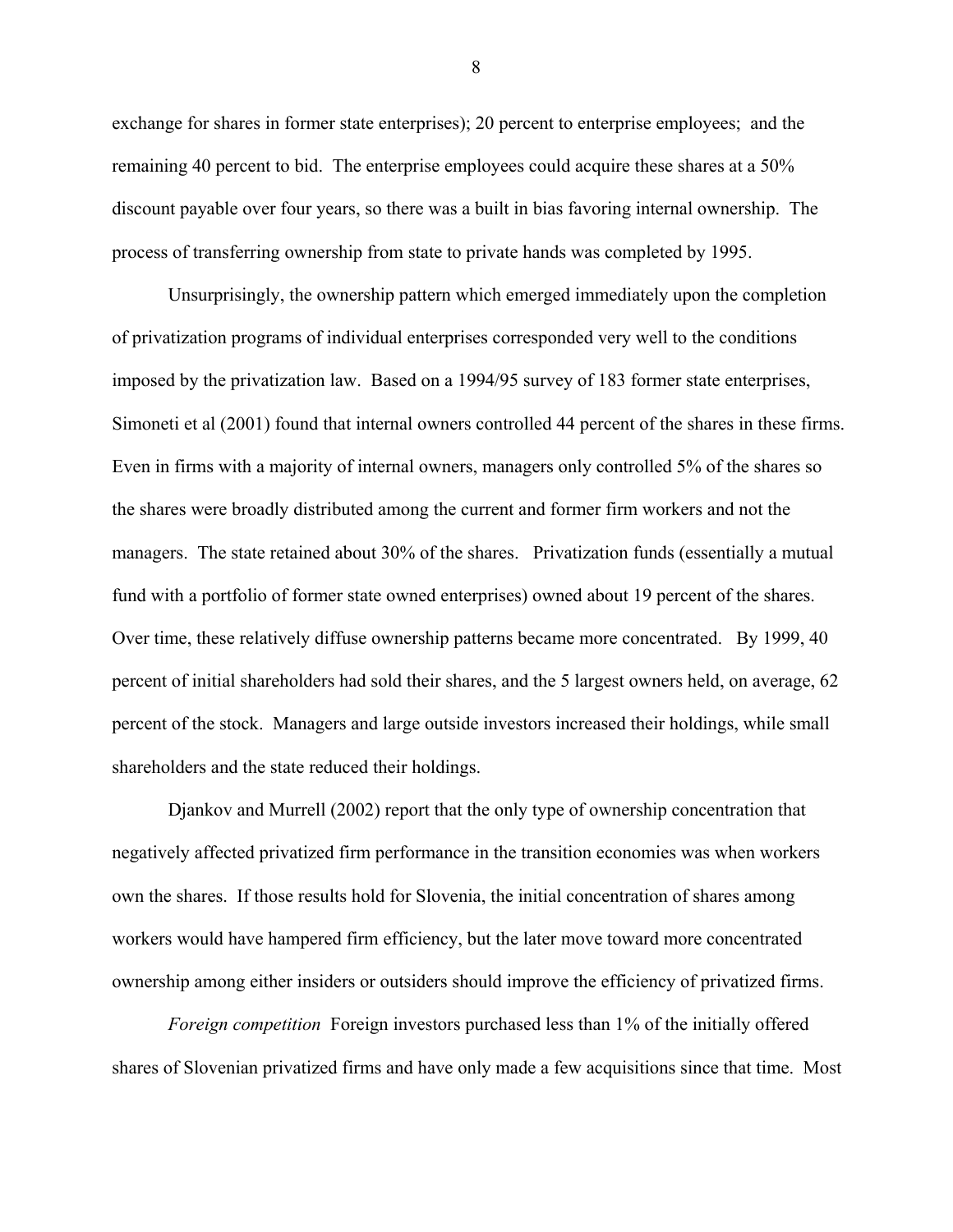of the foreign owned firms have been from acquisition of Slovenian private firms that were never state owned (Rojec et al, 2001). Foreign direct investment in Slovenia is low compared to other central European transition economies, due in part to the entry barriers discussed above magnified by restrictions on foreign land ownership. Consequently, the most important source of competition from foreign firms is through imports. Slovenia already had liberalized trade restrictions before the transition began, and the Custom and Tariff Acts of 1996 reduced average tariffs to 5.7 percent.

Over time, the Slovenian product markets have become more competitive, whether from lowering barriers to entry for domestic or foreign firms, privatization, relaxation of restrictions on expansion, or import competition. As shown in Figure 1, the process occurred gradually over time. Our interest is in assessing whether there are coincident changes in measures of firm efficiency that correspond to cross-sectional or time series variation in measures of the degree of competition facing firms. Our analysis begins in 1994 when newly installed firm reporting procedures created a consistent set of accounting rules for all incorporated firms operating in Slovenia, large or small; foreign or domestic; privately owned or state-owned; new entrant or privatized state enterprise. Before that time, accounting methods differed and reports were unreliable.

The first year of data coincides with the installation of the first wave of privatization. By 1994, the easiest efficiency gains from shedding of redundant labor and from bankruptcies of the worst enterprises should have occurred. The past transfer systems that subsidized inefficient firms were completely disabled by the end of 1993. The firms that remained were either private or were state enterprises that could demonstrate potential profitability to investors. In the Slovene system, both private and state enterprises were subject to competition and possibility of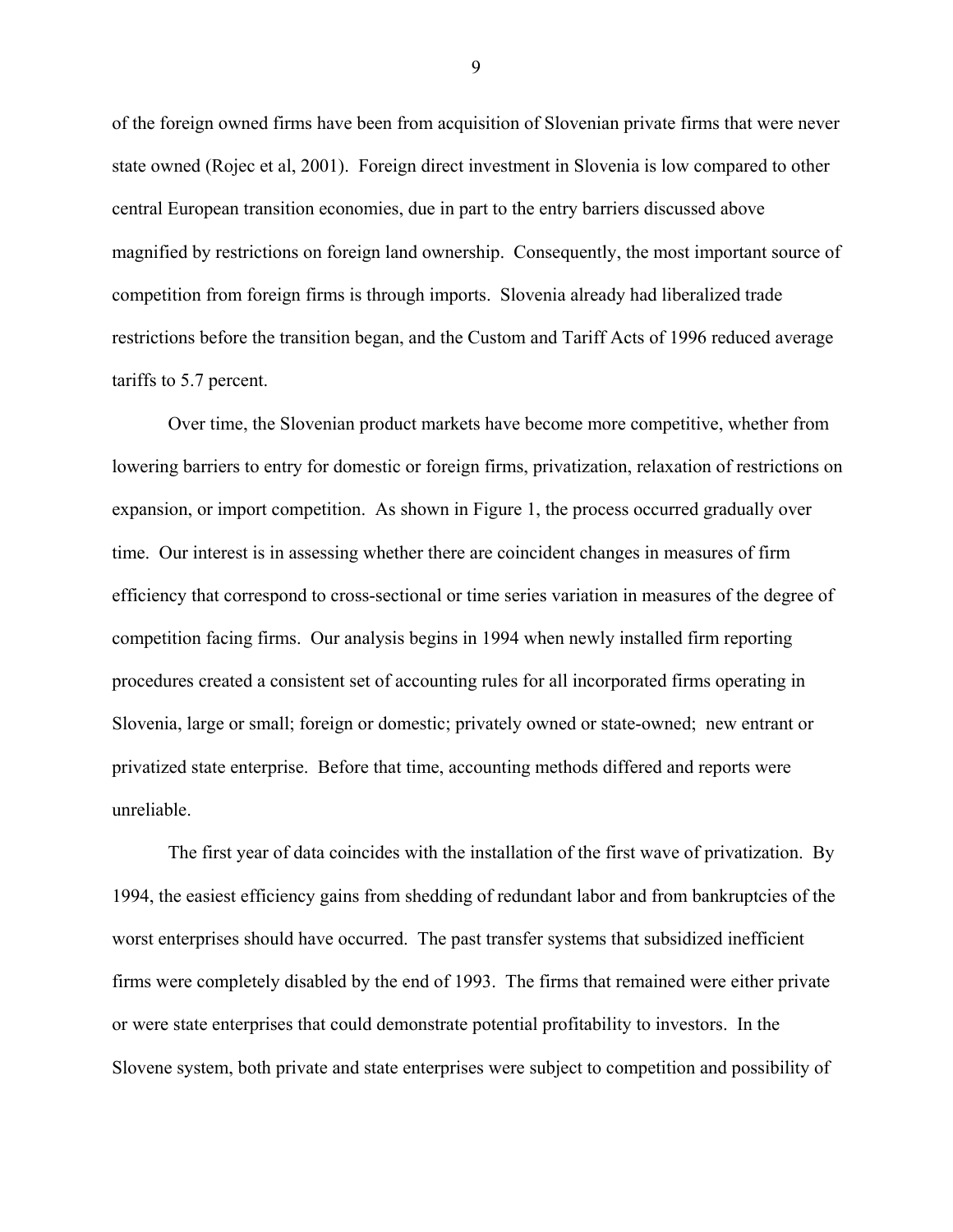financial failure (Svejnar, 2002). That year also represents the start of the post transition growth. By 1994, aggregate employment stabilized and remained steady or grew somewhat thereafter. Consequently, our efficiency measures are not clouded by remaining political and economic disruptions related to the initial break-up of former Yugoslavia and are related mainly to the ongoing process of institutional reforms.

#### **II. Methodology**

Our strategy is to trace changes in individual firm efficiency over time, using a measure of total factor productivity (TFP). To derive our TFP measure empirically, we assume that the technology faced by the ith firm in the jth industry in year t is assumed to be approximated by the translog production function

(1) 
$$
\ln q_{ijt} = \alpha_0 + \sum_{t=1}^{n} \alpha_k \ln x_{ijkt} + \frac{1}{2} \sum_{k=1}^{n} \sum_{l=1}^{n} \beta_{kl} \ln x_{ijkt} \ln x_{ijlt} + \epsilon_{ijt}
$$

where the inputs  $x_{ijk}$  include measures of labor, capital and material inputs, and  $\varepsilon_{ijk}$  is an error term. The error term, a variant of the Solow residual, $\delta$  is our measure of TFP.

The total factor productivity has three components that we will explore: time varying industry-specific factors,  $\eta_{ji}$ ; time varying factors,  $\psi_{ii}$ ; and time invariant firm specific factors,  $\theta_i$ . In addition, we allow a purely random technology shock,  $\xi_{ij}$ .<sup>[9](#page-37-8)</sup> The formulation for the error term in (1) is written

$$
(2) \qquad \epsilon_{ijt} = \eta_{jt} + \psi_{it} + \theta_i + \xi_{ijt}
$$

Our strategy is to specify the elements of the error components in a manner that will allow us to identify factors that are tied to changes in total factor productivity across firms and across time. The industry-specific component is specified as

$$
(3) \qquad \eta_{jt} = I_{jt} \gamma + t_{jt}
$$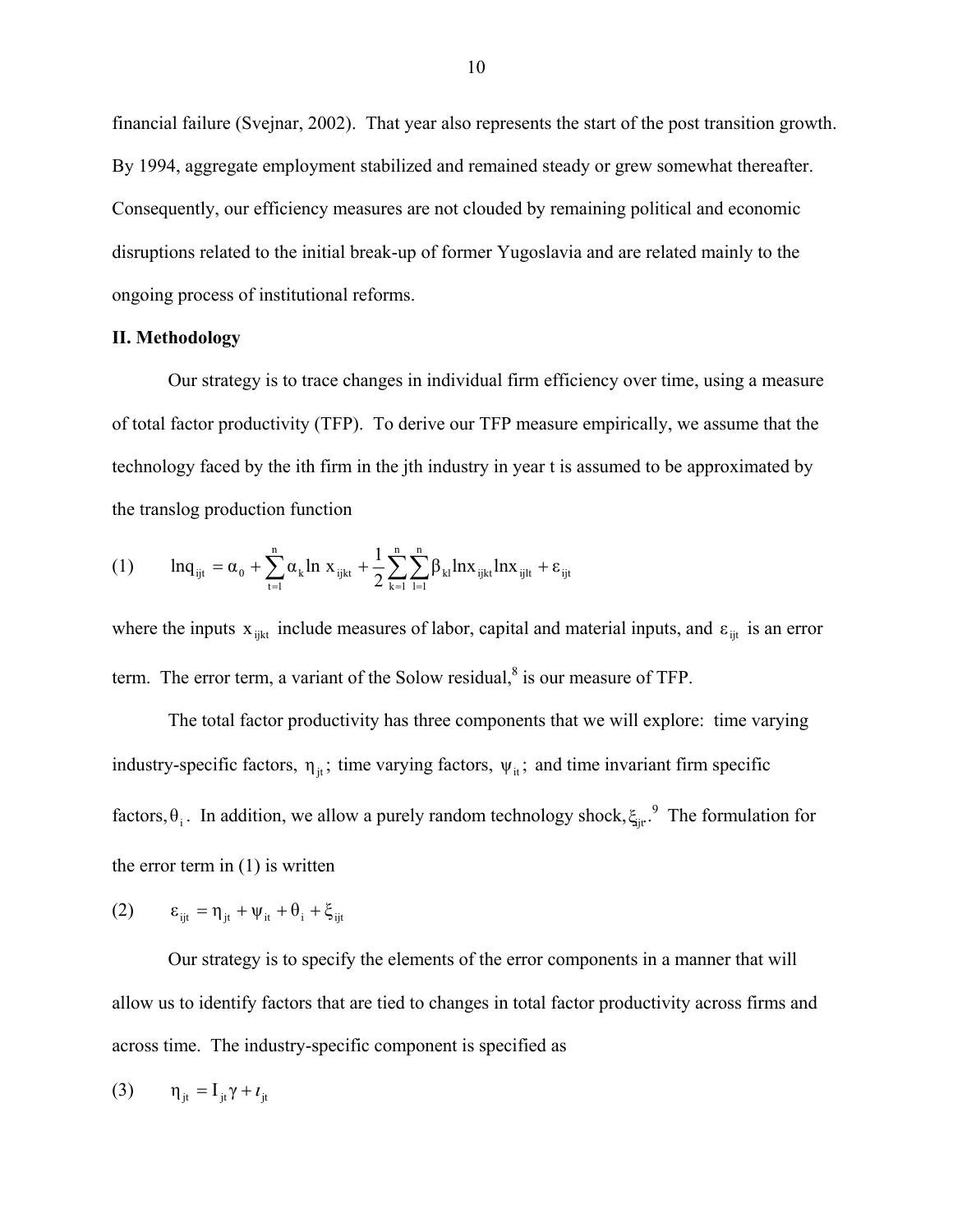where  $I_{it}$  is a vector of industry attributes such as industry concentration or import penetration,  $\gamma$ is a parameter vector that translates industry attributes into measured TFP for firms in the industry, and  $\mathbf{t}_{jt}$  is a random error. Similarly, we can specify the time-varying firm-specific component as

$$
(4) \qquad \psi_{it} = f_{it}\delta + \varphi_{it}
$$

where  $f_{it}$  is a vector of firm attributes that change over time such as ownership structure,  $\delta$ describes how these firm attributes affect TFP and  $\varphi_{it}$  is a random error.

The time invariant firm component is specified as

$$
(5) \qquad \theta_i = F_i \mu + \nu_i
$$

where  $F_i$  is a vector of observable firm attributes that do not change over time and  $v_i$  is unobserved time invariant firm productivity.

Equation (5) summarizes the selection issues that could bias our estimates of  $\gamma$  and δ. Suppose that  $\theta_i$  represents a firm-specific technology component that is observable by potential investors. Then changes in firm ownership status to private ownership or stock ownership from state ownership will be correlated with  $\theta_i$ . [10](#page-37-9)

If  $v_i = 0$  for all firms, then selection into firm types is based on the observables,  $F_i$ . Attractive candidates for inclusion in the vector  $F_i$  are ultimate ownership status measures for the firms. In other words,  $F_i$  will contain dummy variables indicating whether the firm ultimately became privately owned, of mixed state and private ownership, a publicly held company, or other ownership type. The coefficients on these measures,  $\mu$ , will reveal whether firms that ultimately attained ownership status  $F_i$  had atypically high or low TFP prior to any changes in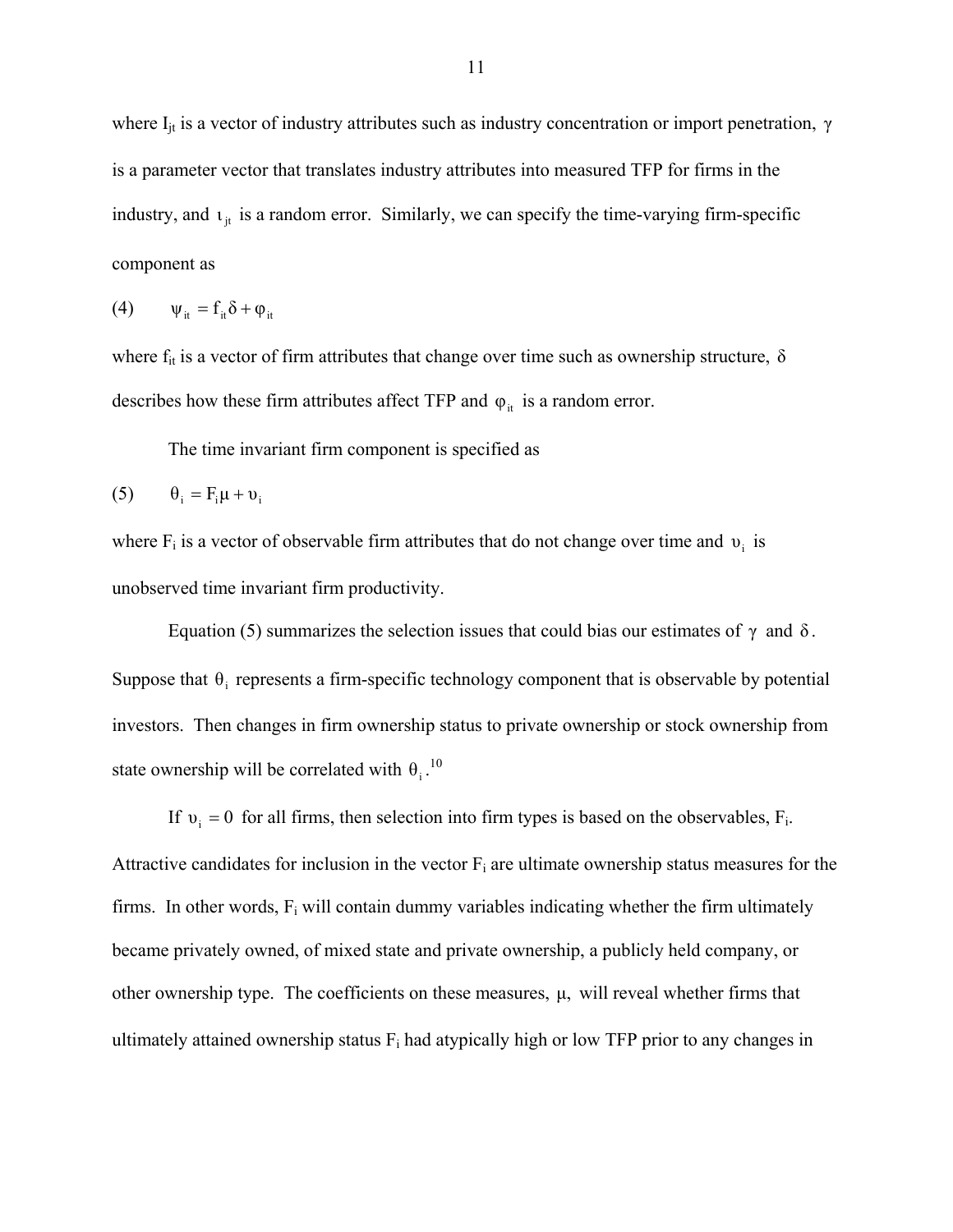their ownership. The related estimate of  $\delta$  will reveal whether there was a change in TFP associated with the change in ownership status.

When  $v_i = 0$  for all i, we can estimate  $\gamma$ ,  $\delta$ , and  $\mu$  by inserting equations (2-5) into (1) and applying ordinary least squares to the resulting reduced form equation.<sup>11</sup> If  $v_i$  in (5) is not zero but is distributed  $N(0, \sigma_i)$ , then selection into ownership states on the basis of expected efficiency will still be driven by the observables,  $F_i$ . All the parameters  $\gamma$ ,  $\delta_1$  and  $\mu$  can be specific error variance,  $\sigma_i$ . estimated with the appropriate substitutions of equations (2-5) into (1). However, additional efficiency can be obtained by applying a random effects estimator to accommodate the firm-

If  $E(v_i) \neq 0$  for at least some i, then selection into ownership types will be based in part on the unobservable  $v_i$ . The correlation between  $F_i$  and  $v_i$  will yield biased coefficients on the  $γ$  and δ. With multiple years of data, we can use a fixed-effects to estimate a separate  $θ$ <sub>i</sub> for each firm. We will no longer be able to capture the  $\mu$ , but we can derive unbiased estimates of  $γ$  and  $δ$ .

Note that under the null hypothesis that  $E(v_i) = 0$  and  $v_i \neq 0$ , the random effects model is appropriate. In particular,  $v_i$  will be uncorrelated with the regressors, most notably, the f<sub>i</sub>. A Hausman specification test can be used to test the validity of the random effects specification. Rejection would support the use of the fixed effects model and its attached assumption of selection into ownership type on the basis of unobservable firm efficiency (to the econometrician but not the investor).

#### **III. Data**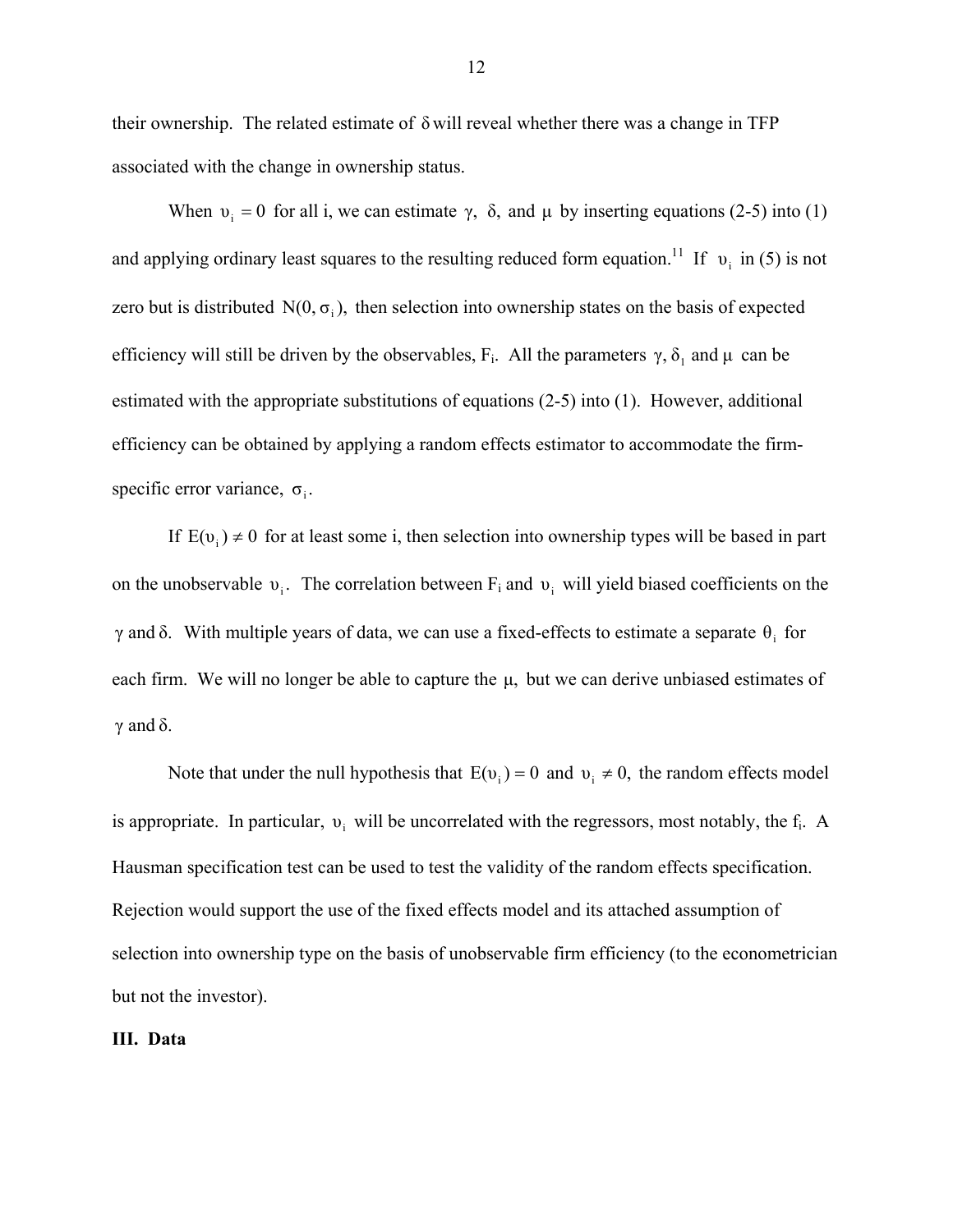The data for this study are based on the universe of manufacturing firms existing in Slovenia between 1994 and 2001. The primary information on firms comes from three data sources. The official financial records of the firm, submitted annually under uniform accounting procedures to the government of Slovenia, provide information on the firm's capital stock, material inputs, and revenues from domestic and foreign sales. The Slovenian Business Register includes information on the four-digit industries that describe each firm's product line(s), the year the firm initiated production, and the firm's ownership structure. The Public Pension Fund data includes information on each employee in the firm including information on education level. These three data sets can be integrated using a common firm identification number used in all three series. The variable definitions and sample means are reported in Table 1.

 The employment information includes the number of two- or four-year college graduates, the number if high school graduates, and the number of primary educated workers in the firm. This employment information is in real terms by construction. However, the accounting data on firm output and capital and material inputs are reported in nominal terms. We convert the nominal data into real data, using industry input and output price deflators reported for all years 1994-2001. The material input price deflator is a weighted sum of sectoral prices where the weights are sectoral input shares generated from an input–output matrix of the Slovenian economy. Output price deflators are reported for each industry. There is a single capital price series that was applied to all firms. Using these input and output price series, we generate series for real output, capital and material inputs for each firm and for each year.

The sample means reveal some preliminary stylized facts about the Slovenian transition. First, total factor productivity rose substantially between 1994 and 2001. The increases in TFP were not due to rising output per firm—in fact average real output fell per firm. However, all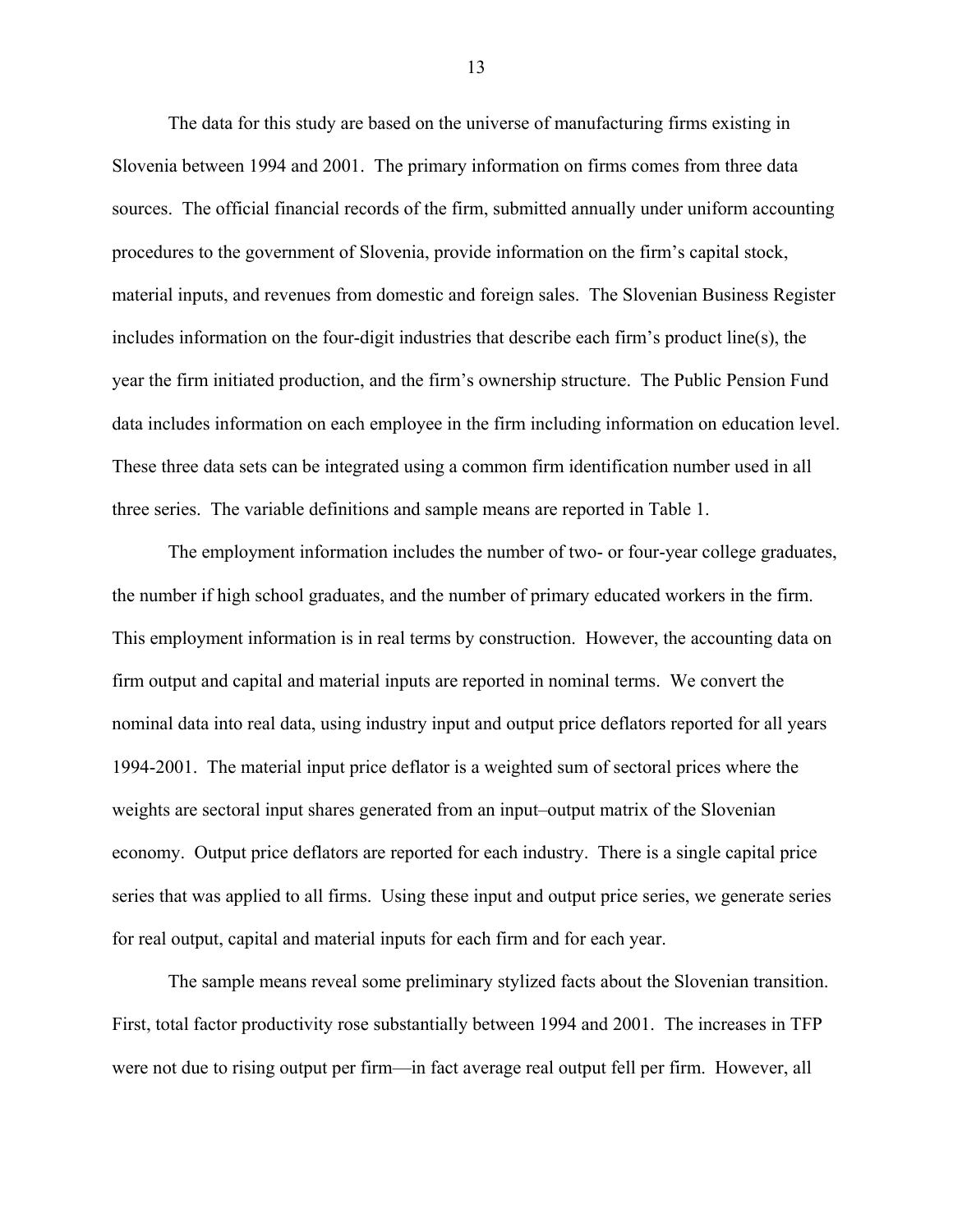capital, employment and material input levels fell by a greater proportion, so firms were producing more with less.

 The sample means show that there was a dramatic increase in the number and the market share of private firms. The proportion of firms under foreign ownership does not change over time, but their market share rises. Import penetration, measured by the proportion of industry sales attributable to imports, rises by 79%. The Herfindahl index, generated at the four-digit industry level falls over time. The share of industry output attributable to new entrants rises over time. All of these trends suggest an increase in the competitive pressure on Slovenian manufacturing firms, from imports, foreign owners, more firms, more new firms, and more private firms that presumably will be trying to produce efficiently. Whether this rising competitive pressure is actually tied to increases in efficiency will be explored in the next two sections.

#### **IV. Total factor productivity growth over time and across firms**

 To demonstrate the time trend in the growth of productive efficiency in Slovenia manufacturing, we first undertook an analysis of the various estimates of TFP. We considered three specifications of the translog formulation (1), ordinary least squares, a fixed effects variant that allows for a separate constant term for each firm, and a random effects variant that assumes a different variance for each firm. We report the average errors by year for the three variants in Table 2. The three series are highly correlated and yield the same general inference: there has been a consistent increase in total factor productivity in the 1994-2001 period. The increase in TFP per firm is substantial, varying from .222 to .244 log points, which implies a 25 to 28 percent increase in total factor productivity.<sup>12</sup> In other words, the average manufacturing firm in Slovenia was producing 25% more from the same level of inputs in 2001 as in 1994. This rate of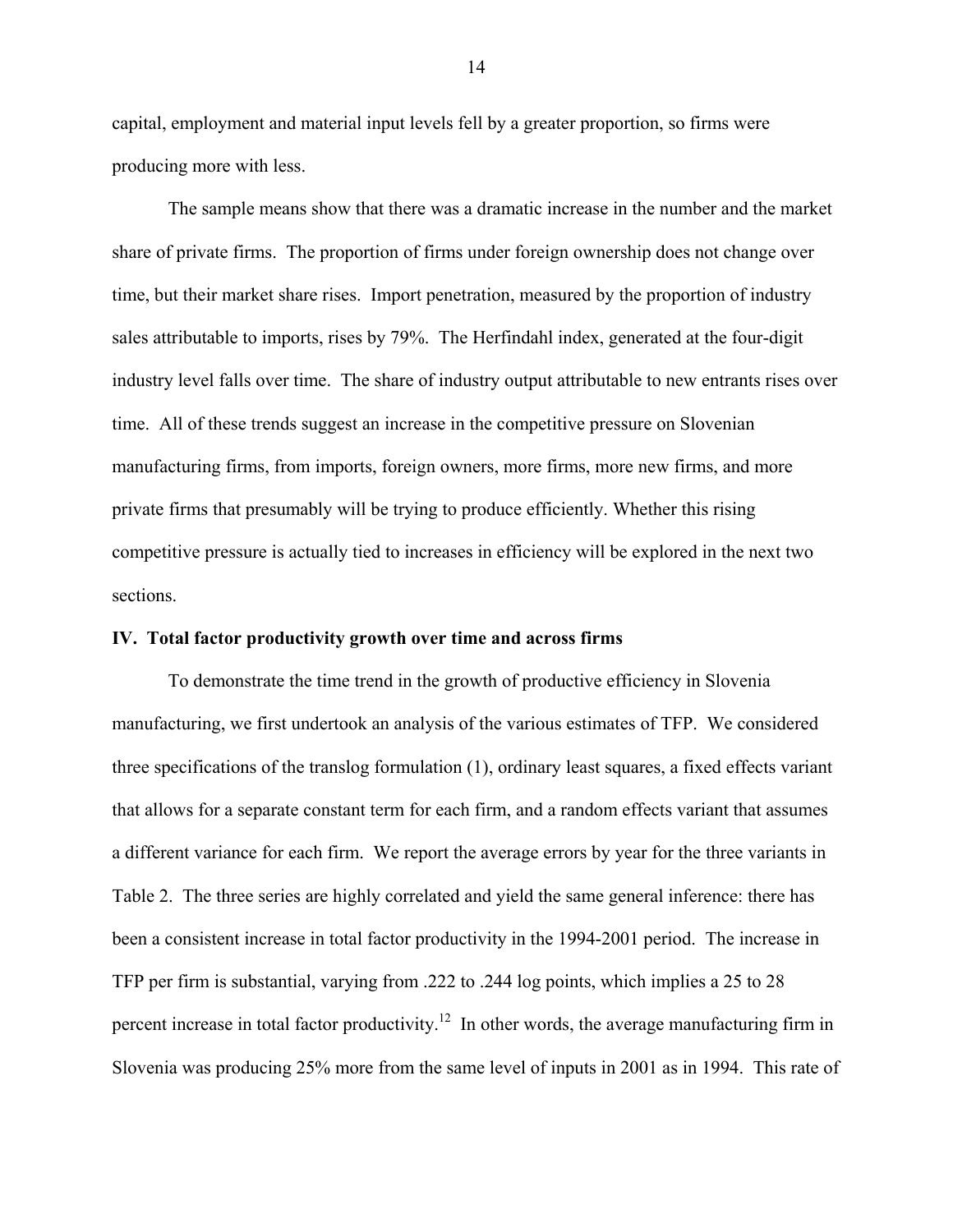TFP growth is faster than rates reported for 13 OECD manufacturing sectors over the 1980-1988 period (Benjamin and Ferrantino, 2001). It is also faster than the annual TFP growth rates reported for the overall business sectors of those 13 OECD countries over the 1981-1995 period, and faster than 12 of the [13](#page-37-12) over the 1996-200 period (Gust and Marquez, 2003).<sup>13</sup>

 In Table 3, we report TFP growth for different firm ownership structures. Because there was little substantive difference in the time paths of TFP growth using the various estimation methods, we used the TFP levels based on ordinary least squares. The first column lists the average TFP level across all forms to provide a frame of reference. The second column lists average TFP for privately owned firms while the third column lists TFP for all other firms. Firm efficiency was initially significantly lower in private firms, but TFP grew faster in private firms. Some of the growth was due to relatively efficient firms moving from the not private to the private group, but sorting cannot explain much of the rise in TFP among private firms. The reason is that the initial differences were not large, so there would be little gain solely from sorting, and also that TFP is rising in both groups. If sorting were the only factor, we would see decreases in TFP among the firms remaining in the non-private group as the more efficient state firms switched to the private group.

 The t-tests of the null hypothesis that the two groups have equal mean TFP initially shows that the private firms had a significant disadvantage in productive efficiency. Almost immediately, however, the private firms become significantly more efficient, although the significance disappears by 2001. One conclusion from Table 3 is that privately owned firms have more rapid TFP growth. However, a second conclusion is that TFP grows in state-owned enterprises as well, albeit more slowly. Over the full period, efficiency in privately owned firms rose 28% while it rose 18 % in non-private firms.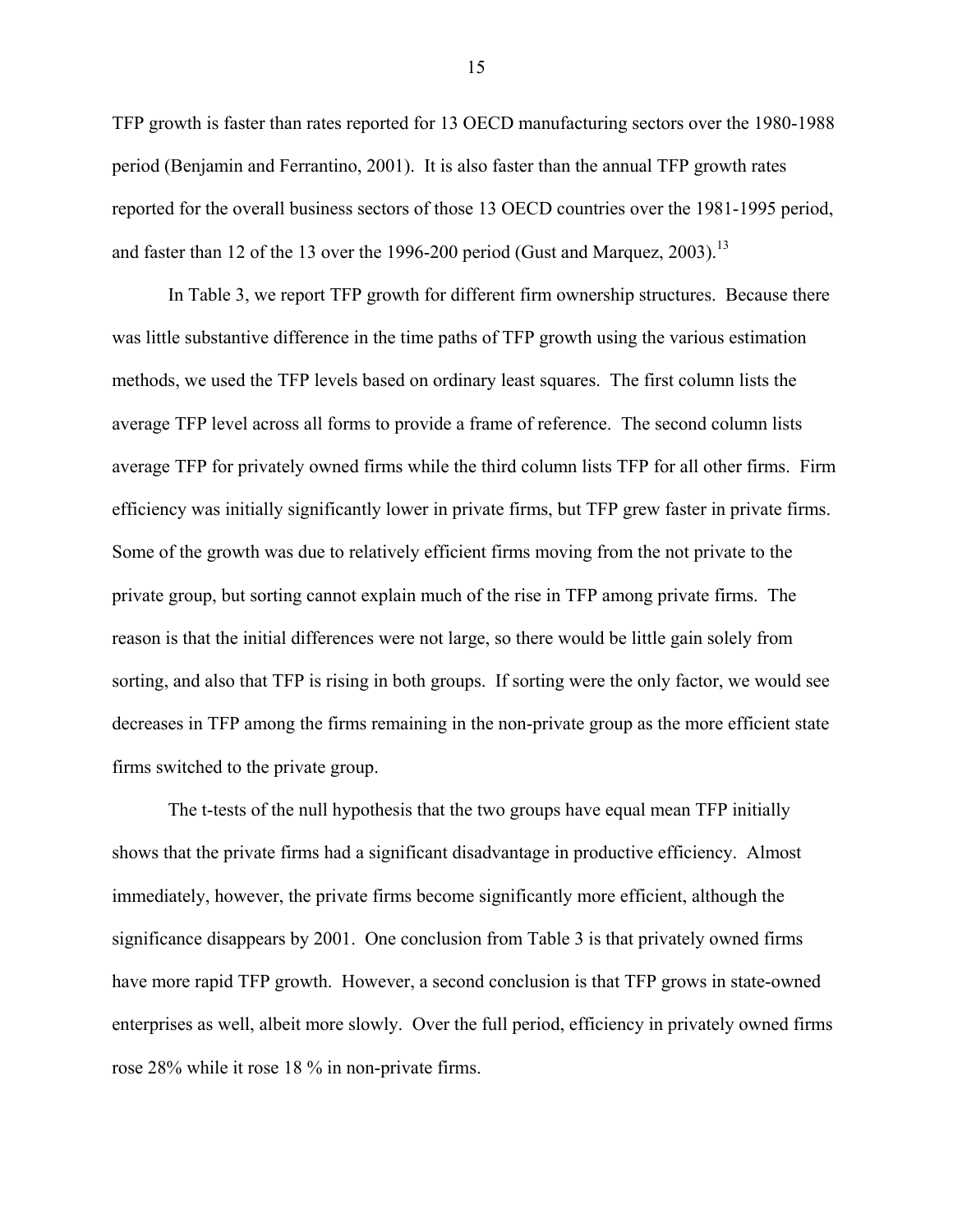Foreign owned firms were slightly more efficient than average in 1994. Foreign-owned firms retain their TFP advantage in all years but one, although the difference is often insignificant. Over the eight year period, TFP grew almost the same in foreign-owned firms as in the average manufacturing firm at about 25% growth.

 Firms that entered limited liability arrangements may be private, mixed or state owned. They began the period with below average efficiency, but gained efficiency somewhat more rapidly than average. By 2001, limited liability firms were significantly more efficient than other firms, having experienced a 28% gain in TFP versus 25% for firms on average.

 Mixed ownership firms began the period with a small TFP advantage, but experienced slower efficiency gains. By 2001, their TFP advantage had disappeared. Stock-owned companies also started the period with a TFP advantage, but the advantage was lost by 1998. By 2001, stock-owned companies had significantly lower TFP levels than did the average manufacturing firm.

 While private firm ownership does appear to be related to more rapid efficiency gains, other ownership types also experienced nontrivial TFP increases. It appears that the gains in TFP are experienced broadly by many different ownership types.

 Table 4 reports other TFP breakdowns by firm type. Initially, large firms had a significant TFP advantage, but the faster TFP growth in small firms erased the gap by 1998. Firms that opened for business after 1992 were indistinguishable from the average firm throughout the period. Interestingly, new entrants actually had a positive average TFP level for the period versus zero for the average firm. The reason is that even though TFP levels for new entrants were similar to TFP levels for older firms, there were many more new entrants by the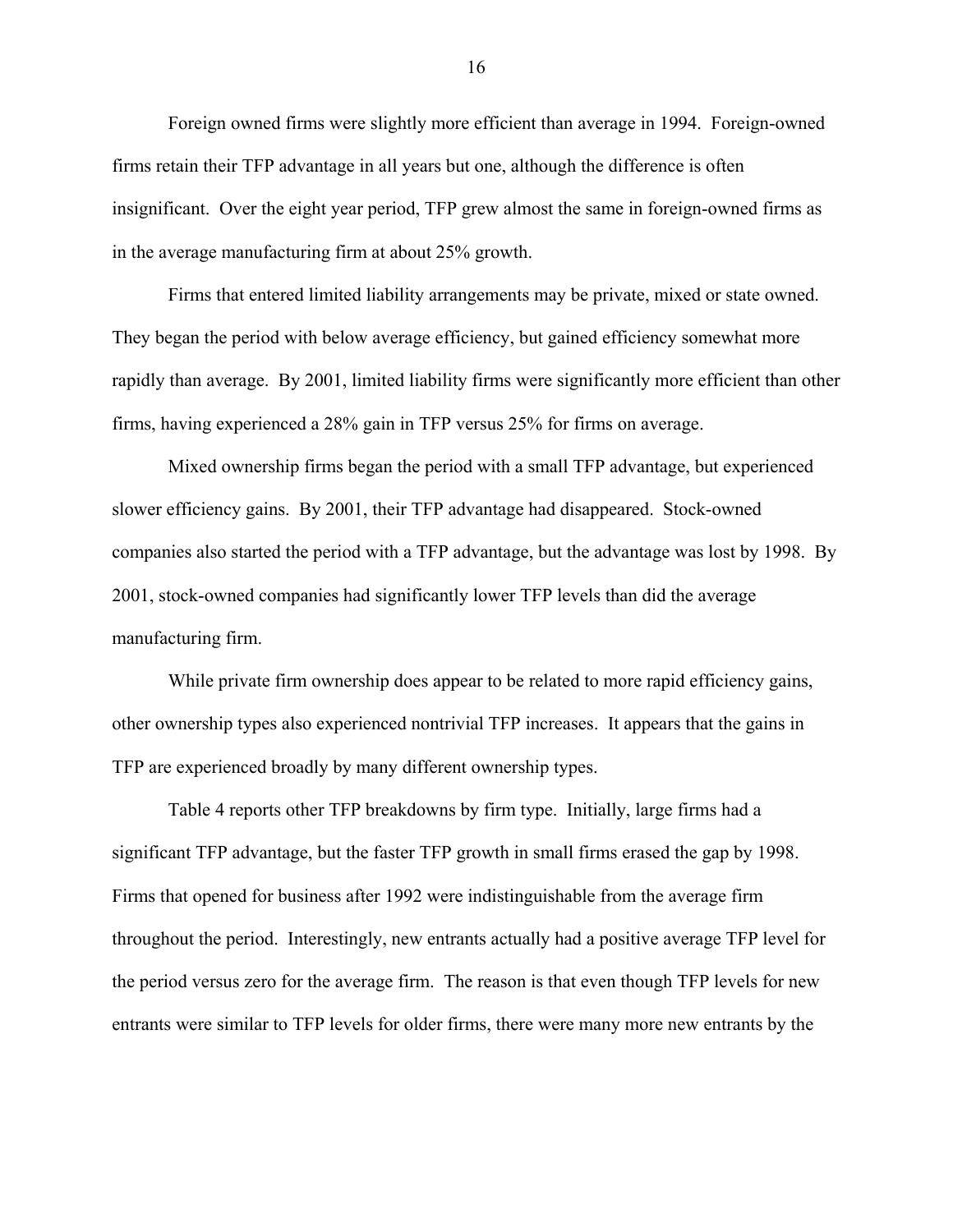end of the period when prevailing efficiency levels were higher. Hence the weight of the effect of new entrants is to raise efficiency.

 On the other hand, firms that exited business by 2001 were significantly less efficient than the average firm. The disadvantage for firms destined to close was quite large with an average TFP gap of 17% over the eight years. The implication is that exiting firms raised average TFP in Slovenian manufacturing to a comparable extent as did newly opening firms.

 Table 5 carries the investigation of the distribution of TFP growth to the three-digit industry level. The included industries represent about two-thirds of all manufacturing firms. Industries were chosen so that they would have a sufficient number of firms to allow us to estimate the production function with some degree of precision. We estimated the Cobb-Douglas variant of (1) to conserve on degrees of freedom.

 The results support our view that TFP growth was wide-spread in the Slovenian economy. Only in the Bakery industry did TFP levels fall, and in only three others did TFP rise by less than 10% (footwear, books and periodicals and printing). In all other sectors, TFP grew rapidly.

#### **V. Regression analysis of the factors affecting total factor productivity**

 The results of Tables 2-5 show that there are widespread increases in productive efficiencies in Slovenian manufacturing. While the increases in efficiency are not of uniform size, the evidence that virtually all firm ownership types, firm sizes, and sectors experienced substantial improvement in total factor productivity as the transition progressed. We have yet to identify the proximate causes for those improvements. In Table 6, we embed equation (2) into the translog specification (1) in order to establish the factors that are tied to increases in total factor productivity.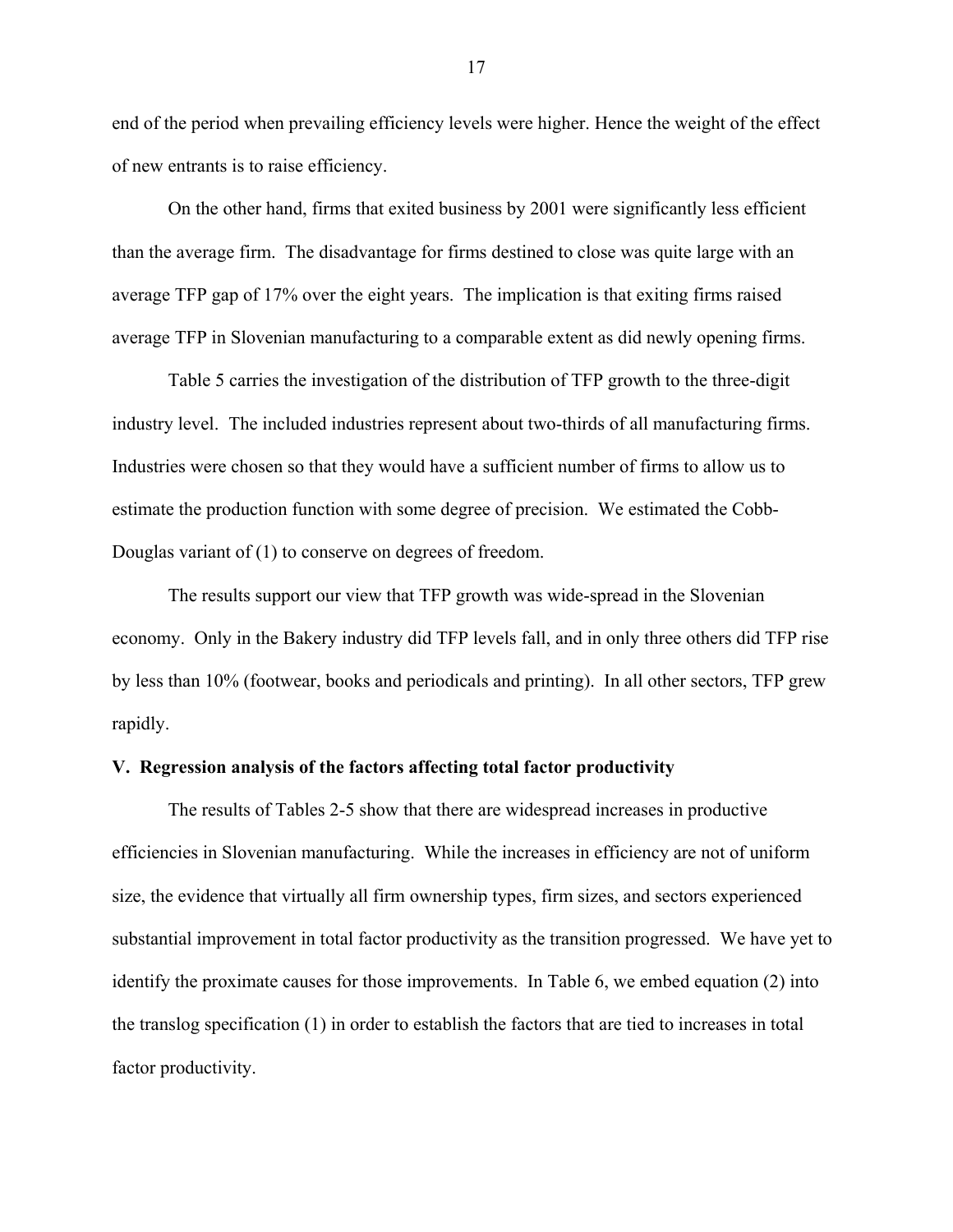To set a basis of comparison, the first specification includes only current firm attributes including whether the firm was a new entrant. The results suggest that private firms and firms with mixed ownership are more efficient. Firms that entered after the passage of the Amended Law on Enterprises in 1993 are also more efficient, although the impact is small. Stock owned companies have marginally lower efficiency, and foreign owned firms have comparable efficiency to domestically owned firms.

 Results in the first column do not control for selection into the various ownership modalities. If, for example, only the most efficient firms are privatized, then private firms may be more productive because of efficiencies that predate the private ownership. To control for this selection bias, we add the remaining constant firm attributes that include the ultimate ownership status for the firm. The coefficients on the future status variables will capture the average effect of all firms that eventually become private firms. The coefficient on the current firms attributes will then capture the change in efficiency associated with the move to the new ownership status.

 The coefficients on future attributes suggest that firms that were targeted for foreign ownership were less productive than average. Conversely, firms that came under mixed ownership or limited liability arrangements were less productive than average. The impacts are small, suggesting that there is not a strong selection process driving the results. However, there is strong evidence that firms that will ultimately go out of business have significantly lower total factor productivity. The coefficient on EXIT implies that firms that are destined to exit have total factor productivity that is  $18\%$  below continuing firms.<sup>[14](#page-37-13)</sup>

 Once the ultimate firm ownership status is controlled, the current ownership status variables become smaller. Mixed ownership and private ownership are still associated with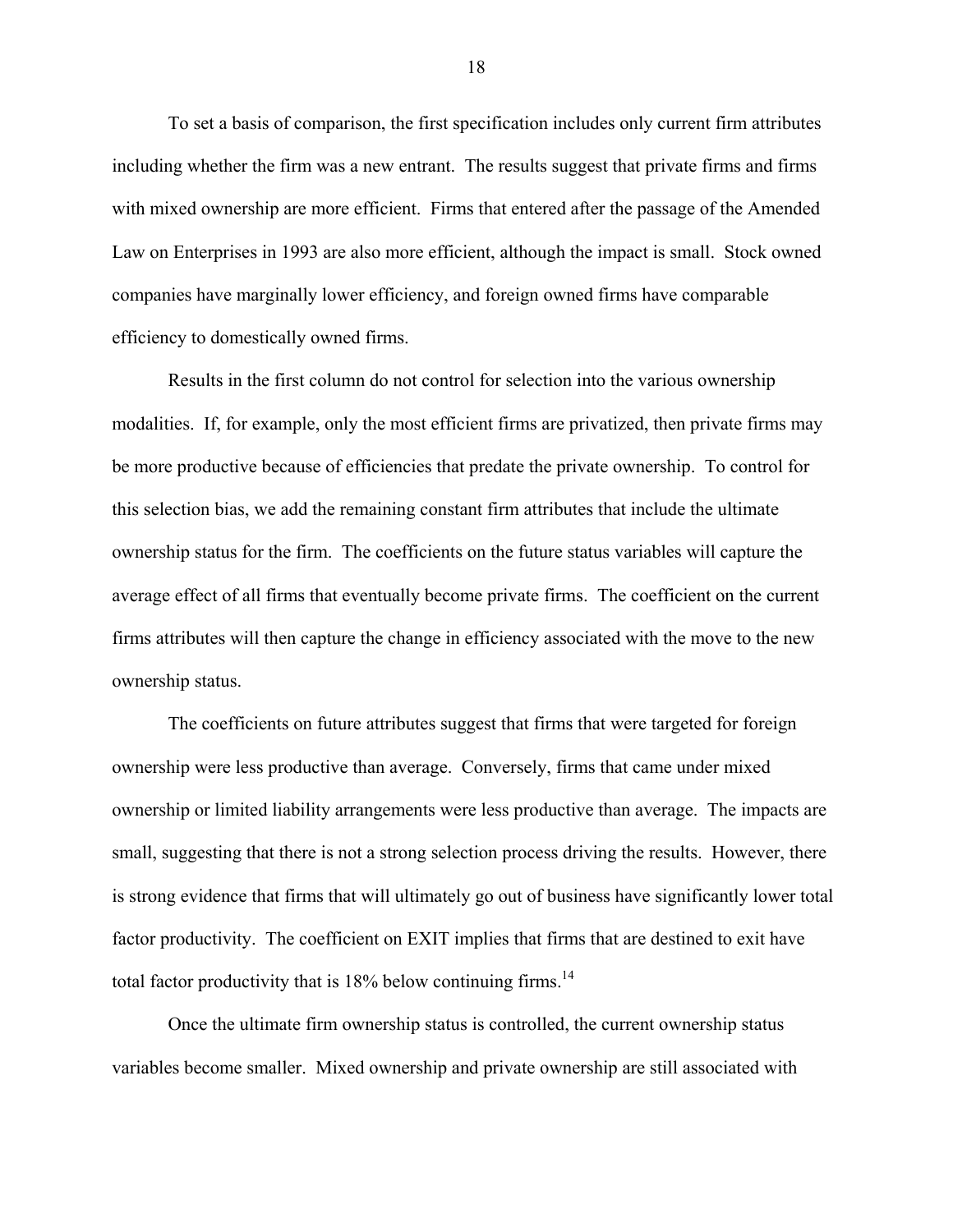significant, albeit smaller productive effects, and foreign ownership also has a modest impact on TFP. However, these effects may still be biased because of the correlation between firm attributes and attributes of the industry in which the firm resides.

In column 3, we add measures of the extent of competitive pressure in the industry. We find that the industry attributes are important in explaining variation in firm efficiency. A higher Herfindahl index lowers TFP to the extent that a monopolist would be 17% less efficient than an otherwise equivalent perfectly competitive firm. Firms in industries with more foreign ownership and with higher share of sales to private firms are also more efficient. Firms in industries in which more firms are exiting are less productive. Firms in industries in which entrants have greater market share are less efficient, but the effect is very small. Finally, firms in domestic industries that have greater import penetration are modestly less efficient.

Of the future status variables, firms that ultimately exit still retain their large TFP disadvantage. Firms that became private, stock-owned, or foreign-owned did not have significantly different TFP levels before they attained that status. Firms that eventually became mixed ownership or limited liability firms did have prior TFP advantage.

Upon attaining their new status, private firms raise TFP by 5%, stock owned companies lose 5%, mixed ownership firms gain 4%, limited liability firms lose 4%, and new market entrants have a 2% TFP advantage.

The specification in column 3 presumes that selection into ownership types is based solely on observable attributes so that  $v_i = 0$  in equation (5). If  $v_i \neq 0$ , but  $E(v_i) = 0$  for all i, selection will still depend only on observables but a random-effects estimator will provide added efficiency. Results from that specification are reported in column 4. The test for nonzero variance of the  $v_i$  favored the random-effects estimator over the least squares estimate of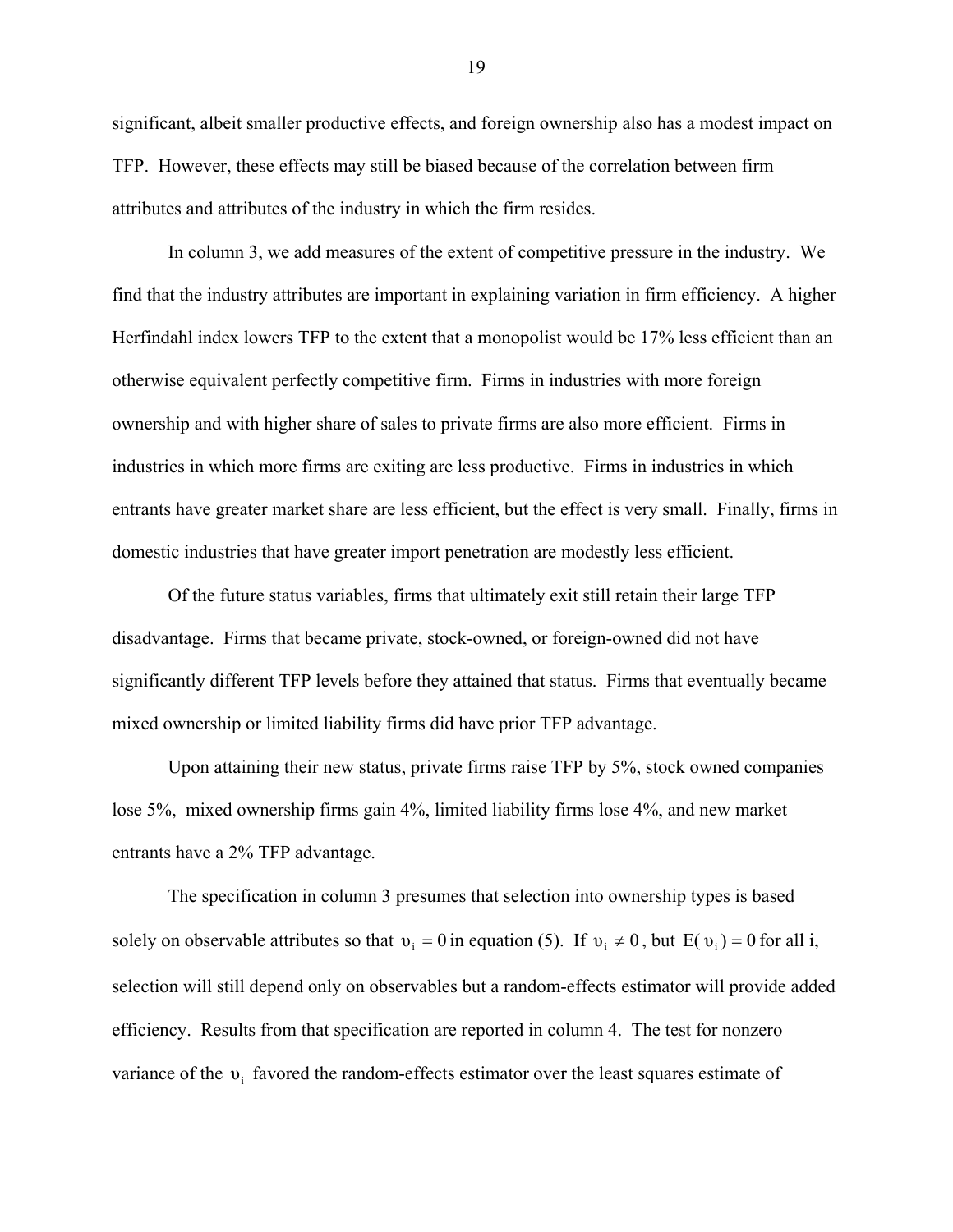column 3. Nevertheless, the results are similar to those in column 3 with the exception that current firm attributes generally lose significance while firm constant attributes gain strength.

Both columns 3 and 4 require that selection into ownership type is driven by observables. If instead,  $E(v_i) \neq 0$ , then a fixed-effect estimator is appropriate. Hausman tests suggested the fixed-effect estimator dominated the random-effects estimator, so we concentrate our discussion on the results in column 5. However, the fixed-effect estimator does not allow a separate estimate of the effect of constant firm attributes on TFP which are of interest. Estimates of  $\mu$  in column 4 suggest that new entrants were 3% more efficient than firms that opened before 1993. Firms destined to exit were 16% less efficient than firms that survived through 2001. Firms that ended the period as private firms, limited liability partnerships or under mixed ownership were more efficient, suggesting that selection into these ownership types were based on observable firm productive attributes. However, the opposite holds for firms bought by foreign owners or that became privatized through the issuance of stock. Taken as a whole, the joint significance of the  $\mu$  in column 4 suggests nonrandom selection into ownership types. However, the Hausman test suggests that unobservable (to the econometrician) productive attributes were also important, so we turn to the fixed-effect estimates.

When fixed-effects are imposed, only one firm–level current measure retains significance. Limited liability firms still had a TFP disadvantage, albeit only 3.5% smaller than other firms. No other firm-level indicators mattered. When we aggregate the impact of the  $\delta$ , evaluated at the change in sample means from 1994 to 2001 reported in Table 1, we find that changes in current firm attributes explain none of the growth in TFP over the sample period.

On the other hand, all industry level measures still retain significance, although the magnitudes drop. The only sign reversal is that industry concentration now has no significant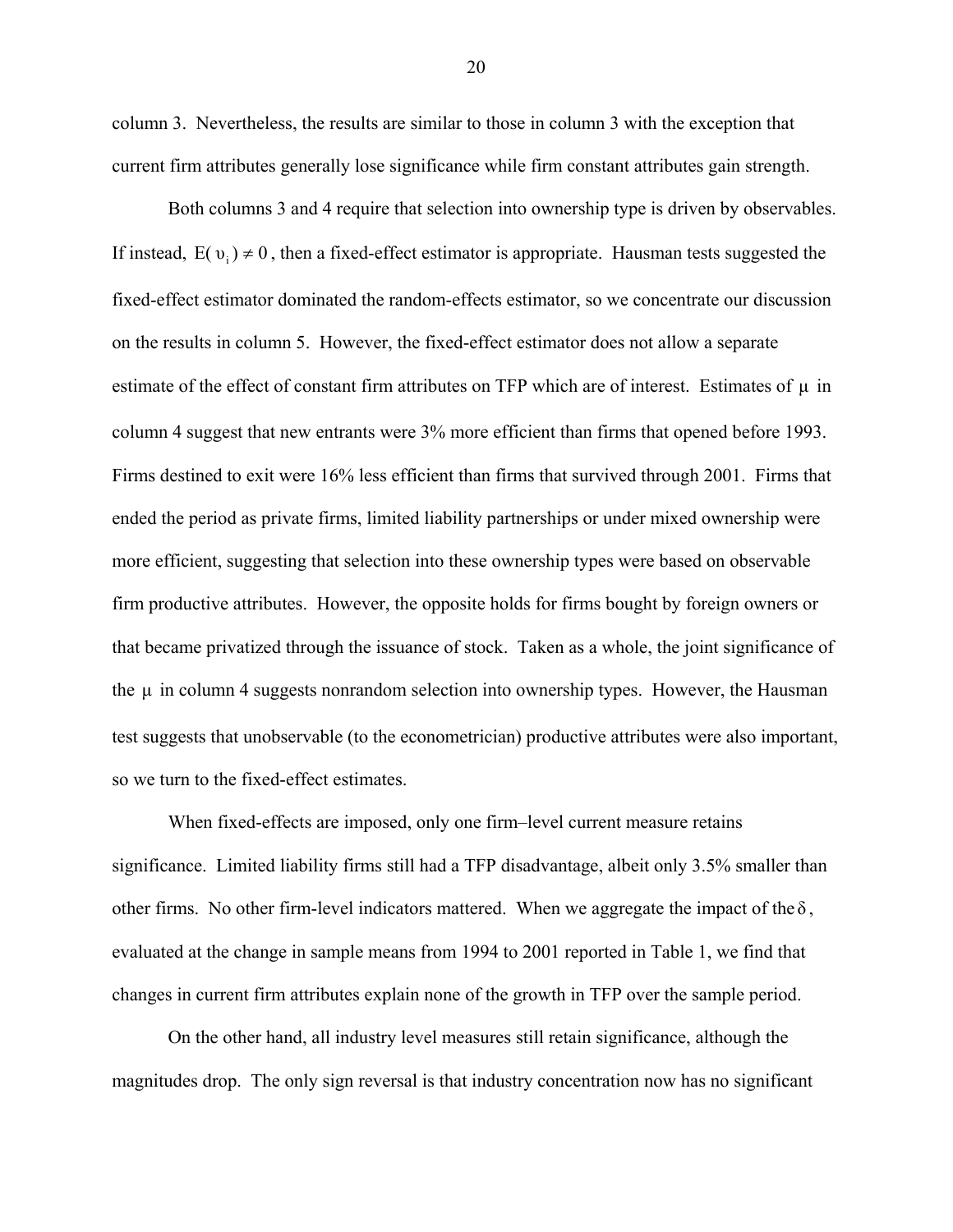impact on TFP. As the fixed-effect estimation holds constant the industry structure before 1994, this suggests that firms in industries that have increased in concentration over the period have grown as rapidly as firms in industries that have become less concentrated.[15](#page-37-14) [16](#page-37-15) Overall, changes in industry concentration are also very small, so industry concentration had a negligible impact on TFP over the period.

All the other estimated industry effects support the role of competition in enhancing firm efficiency. Firms in industries that have higher market shares controlled by private firms, foreign owned firms, new entrants or import penetration had rising TFP. Industries with high proportions of exiters are less efficient, and so they gained efficiency on average as their least efficient members dropped out. The aggregated effect of the industry effects,  $\gamma$ , evaluated at the change in sample means over the sample period, is 0.085 or 35% of the change in TFP over the period. These represent external benefits from market competition, independent of the impact of firm-specific factors. For example, there is no evidence that a change to foreign ownership influences that firm's productivity, but higher industry shares controlled by foreign owners make all firms in the industry more efficient.

Because current firm status has a negligible effect on TFP, the balance of the TFP effect is attributable to the firm fixed-effects. In essence, this represents a sorting effect. Over time, the least efficient firms dropped out, while the most efficient firms remained. New entrants had to match the efficiency of the surviving firms in order to compete.

When we redo the exercise of assessing the aggregated impact of the  $\delta, \mu$ , and  $\gamma$  using the column 4 estimates, the same story emerges. Changes in current firm attributes explain none of the TFP growth. Changes in industry attributes are responsible for 50% of the TFP growth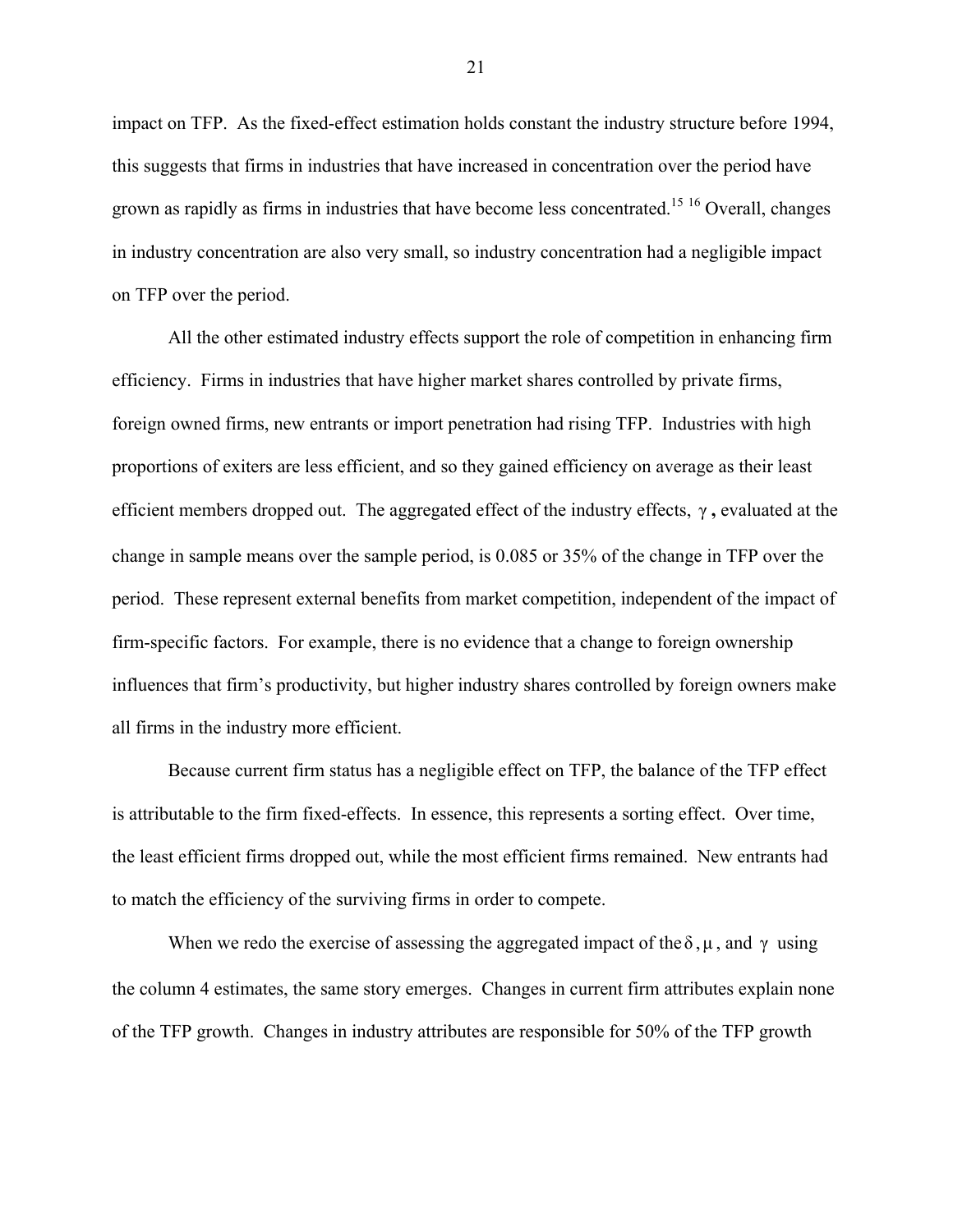with the balance explained by sorting on observable fixed firm attributes. Therefore, our conclusions are robust to alternative assumptions about the error terms.

#### **VI. Conclusion**

Since seceding from former Yugoslavia, Slovenia has undertaken a slow but progressive dismantling of its former planned economy and replaced it with more market oriented policies. Starting in 1994, Slovenia began privatizing many of its state enterprises and began liberalizing rules allowing private firms to enter and expand. Other changes liberalized rules regulating financial markets, labor markets, asset markets, and foreign trade. While the pace of these changes differs across markets, their aggregate effect is to progressively increase the potential for product market competition.

One of the oldest propositions in economics is that competition spurs economic efficiency. The introduction of competition was expected to improve the efficiency of formerly planned economies, moderating the adverse consequences of transition for output. We test whether the process of transition led to improvements in economic efficiency as measured by total factor productivity in Slovenian manufacturing firms over the 1994-2001 period. TFP growth in Slovenia over the period averaged 2.8% per year, a growth rate that compares favorably to most OECD countries. The TFP growth is broad based across industries, across private and state firms, and across small and large firms.

An analysis of the sources of TFP growth shows that in Slovenia, changes from one ownership type to another had virtually no impact on TFP growth. Beyond a firm-specific, timeinvariant productivity level, firm-level variables do not alter TFP. However, changes in industry attributes such as the extent of foreign competition, foreign ownership, private ownership, and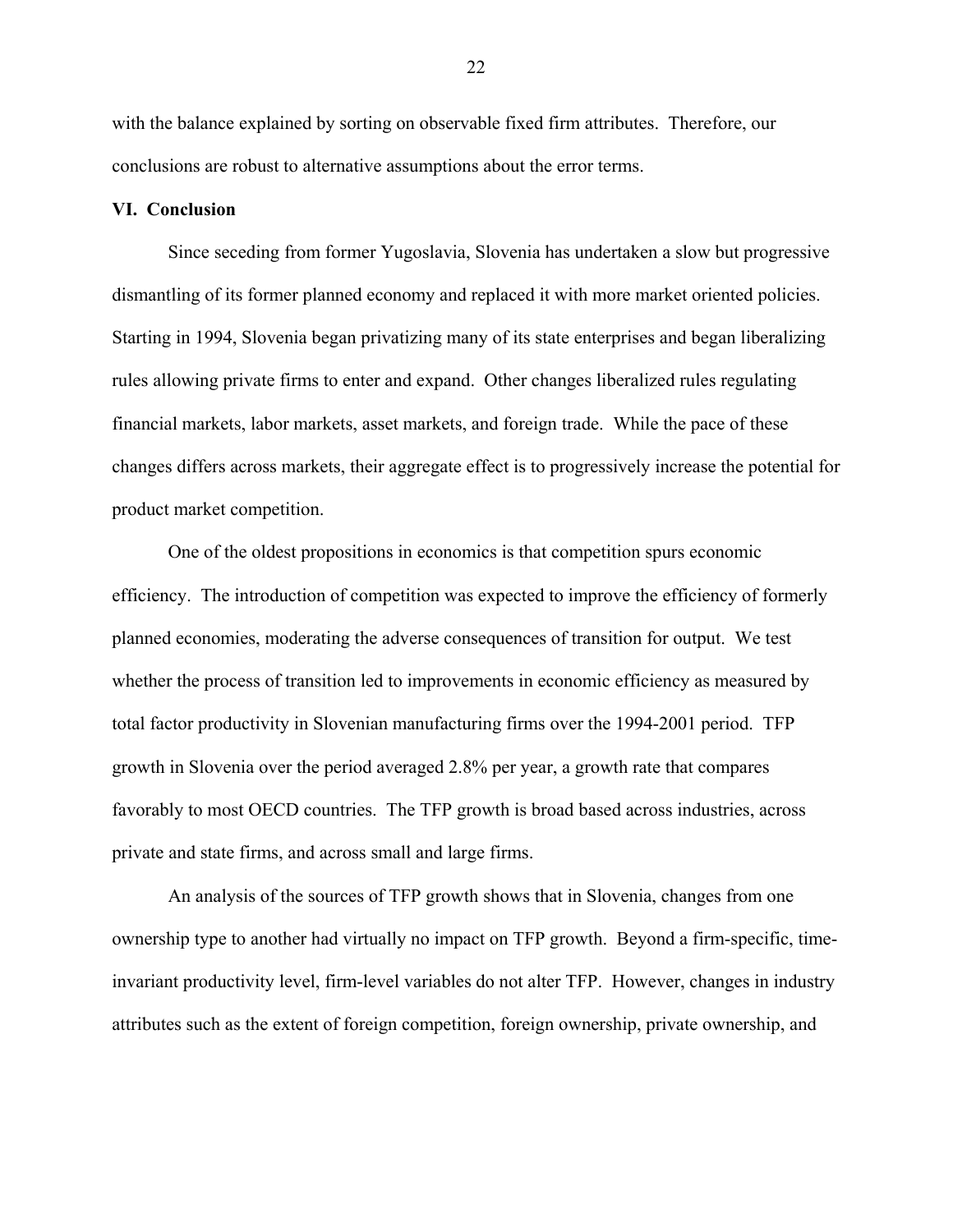the market share of new entrants and eventual exiters can explain 38% of TFP growth. These gains from competitive pressures represent an important external benefit from markets.

The 62% of TFP growth attributable to the firm fixed-effect is a sorting effect that can also be attributed to market competition. Individual firm efficiency levels do not change over time, but the least efficient leave, while new firms enter with efficiency levels at least as high as surviving firms.

Many studies have attempted to measure the impact of transition by comparing the performance of state enterprises against that of private firms. For example, Frydman et al (1999) found that private firms generate more sales than state enterprise, but have similar unit costs. Anderson et al (2000) found that state enterprises had a TFP advantage over privately owned firms. Djankov and Murrell's (2002) review found that privatization had a wide range of effects on productivity, most positive but some negative. In Slovenia, state firms are not protected from competition or risk of bankruptcy. Our results suggest that the distinction between firm ownership types is not as important as whether those firms face competitive pressures.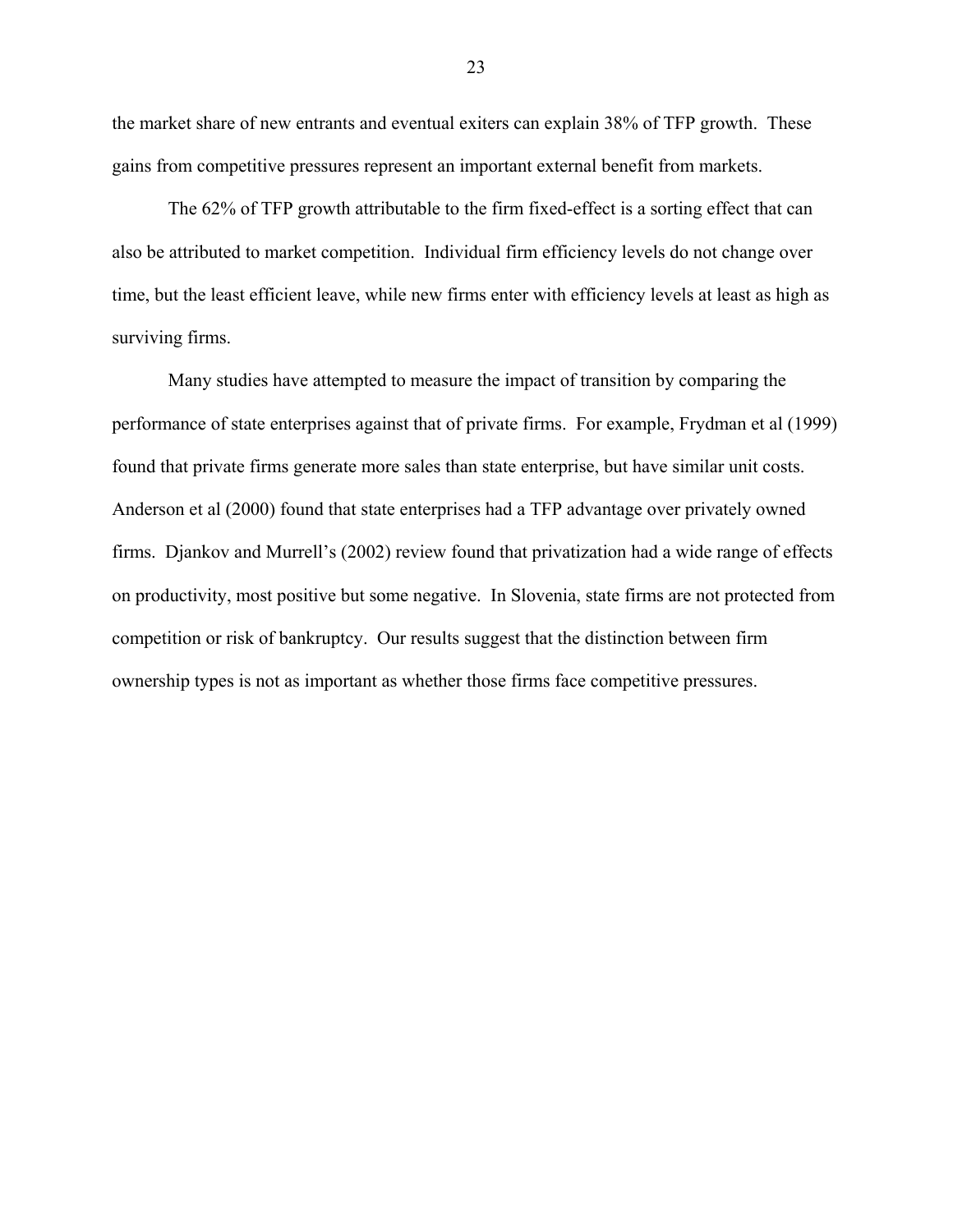References

 Anderson, James H., Young Lee and Peter Murrell. "Competition and Privatization amidst Weak Institutions: Evidence from Mongolia." *Economic Inquiry* 38 (October 2000): 527- 549.

 Angrist, Joshua D. and Alan B. Krueger. "Empirical Strategies in Labor Economics." In Orley Ashenfelter and David Card, eds. *Handbook of Labor Economics Vol 3A.* Amsterdam: Elsevier Science B.V. 1999.

Benjamin, Nancy and Michael J. Ferrantino. "Trade Policy and Productivity Growth in OECD Manufacturing." *International Economic Journal* 15 (Winter 2001): 95-115.

Blanchard, Olivier and Michael Kremer. "Disorganization." *Quarterly Journal of Economics* 112 (November 1997):1091-1126.

Blanchflower, David and Stephen Machin. "Product Market Competition Wages and Productivity: International Evidence from Establishment-Level Data." *Annales-d'Economie-etde-Statistique* 17 (January-June 1996): 219-253.

Boeri, Tito. *Structural Change , Welfare Systems and Labour Reallocation* Oxford: Oxford University Press. 2000.

Boeri, Tito and Catherine Terrell. "Institutional Determinants of Labor Reallocation in Transition." *Journal of Economic Perspectives* 16 (Winter 2002): 51-76.

Brada, Josef C. "Privatization is Transition-Or is it?," *Journal of Economic Perspectives* 10 (Spring 1996): 67-86.

Campos, Nauro F. and Fabrizio Coricelli. "Growth in Transition: What we Know, What we Don't, and What we Should." *Journal of Economic Literature* 40 (September 2002):793- 836.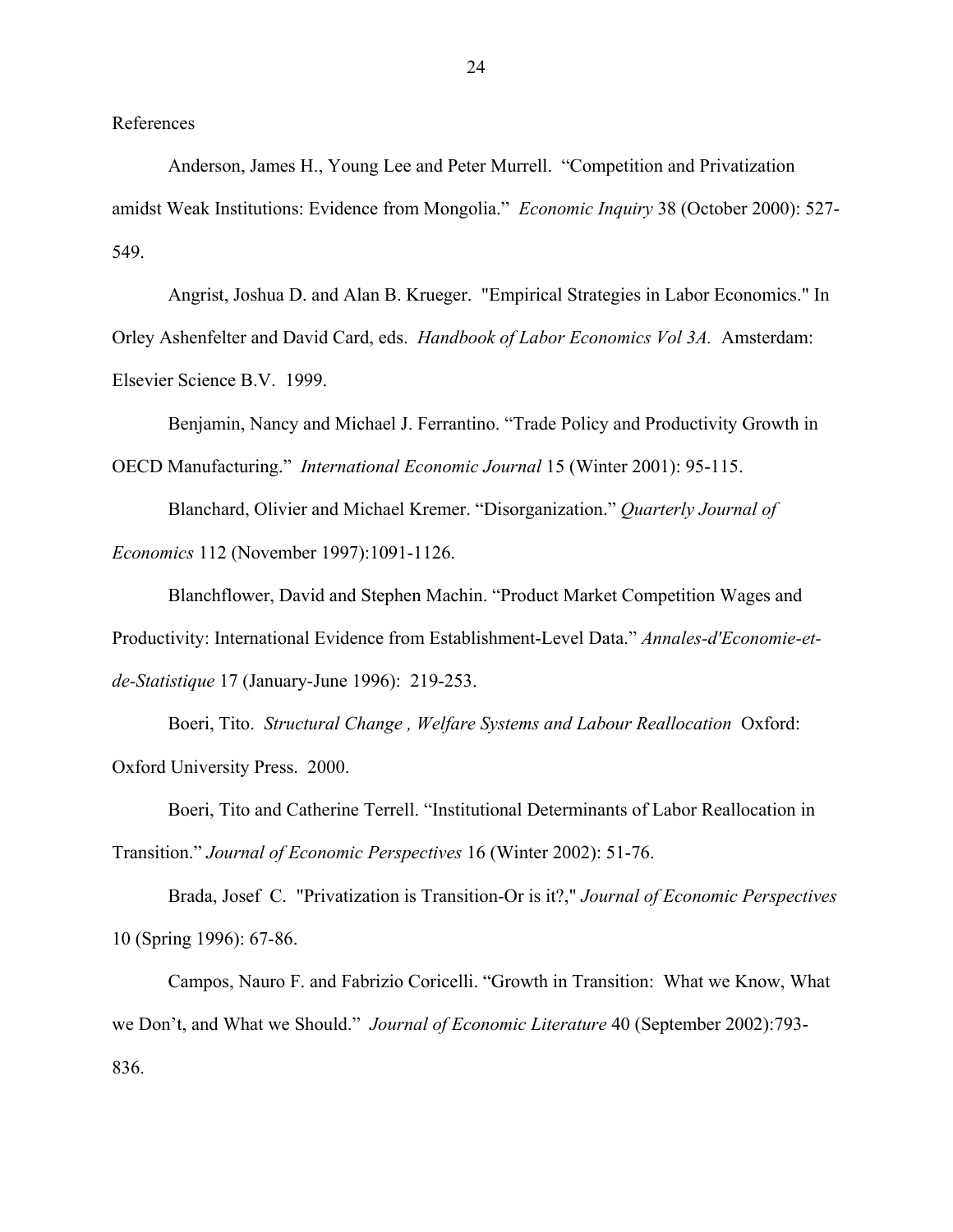Djankov, Simeon and Peter Murrell. "Enterprise Restructuring in Transition: A Quantitative Survey." *Journal of Economic Literature* 40 (September 2002):739-792.

Estrin, Saul. "Competition and Corporate Governance in Transition." *Journal of Economic Perspectives* 16 (Winter 2002): 101-124.

FIAS. *Slovenia: Administrative Barriers to Inves*tment. Foreign Investment Advisory Service, The World Bank, 2000.

Frydman, Roman, Cheryl Gray, Marek Hessel and Andrzej Rapaczynski. "When Does Privatization Work? The Impact of Private Ownership on Corporate Performance in the Transition Economies." *The Quarterly Journal of Economics* (November 1999): 1153-1191.

Gust, Christopher and Jaime Marquez. "International Comparisons of Productivity Growth: The Role of Information Technology and Regulatory Practices." *Labour Economics* 2003, forthcoming.

Joskow, Paul L. and Nancy L. Rose. "The Effects of Economic Regulation." In Schmalensee and Willig eds. *Handbook of Industrial Organization,* Vol. 2. Amsterdam: Elsevier Science Publishers B.V. 1989.

Nickell, Stephen. "Competition and Corporate Performance." *Journal of Political Economy* 104 (August 1996):724-746.

Orazem, Peter F. and Milan Vodopivec. "Male-Female Differences in Labor Market Outcomes during the Early Transition to Market: The Cases of Estonia and Slovenia." *Journal of Population Economics* 13 (May 2000): 283-303.

Organization for Economic Cooperation and Development. *Privatisation, Competition and Regulation* Paris: OECD. 2000.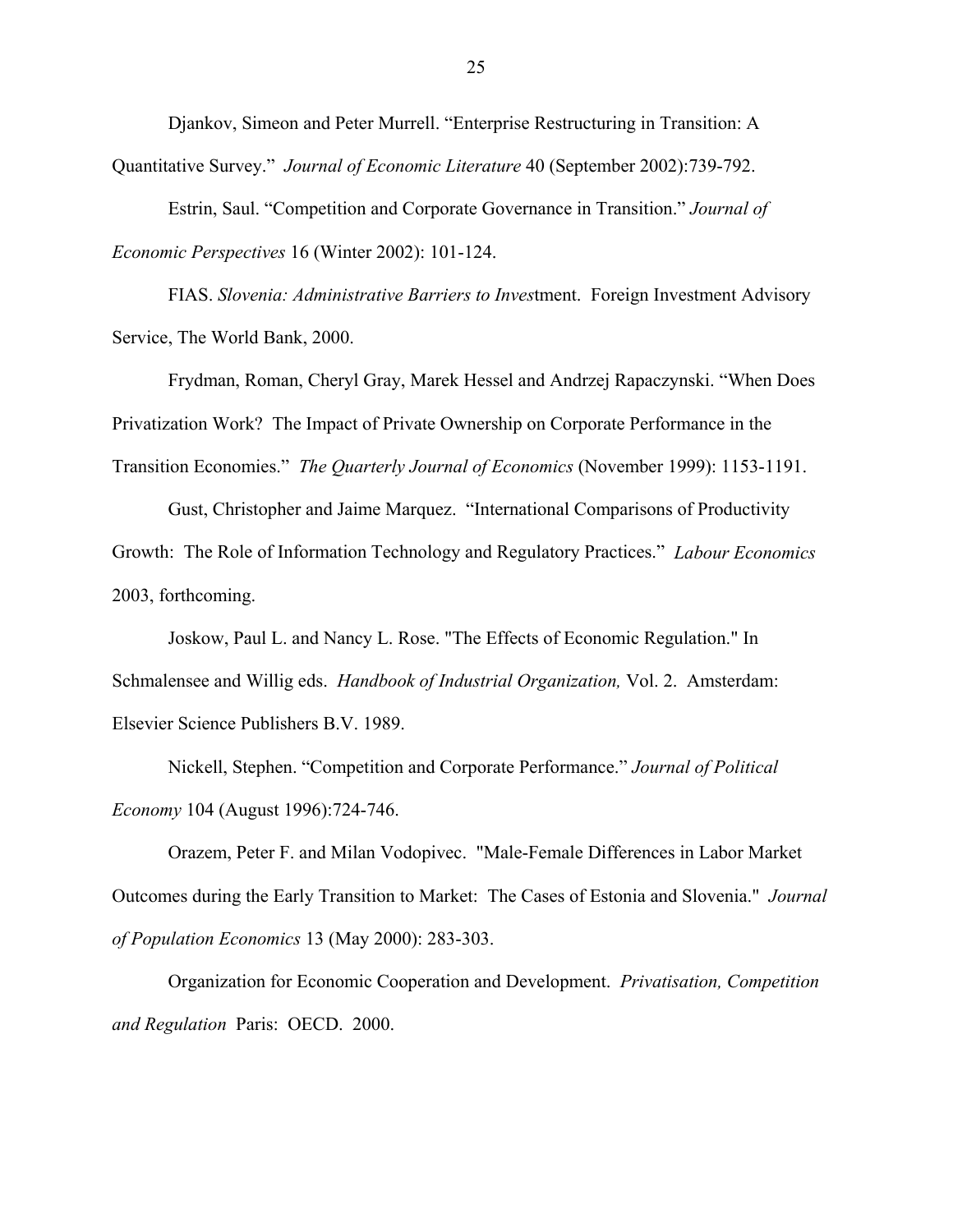Riboud, Michelle, Carolina Sanchez-Paramo and Carlos Silva-Jauregui. "Does Eurosclerosis Matter? Institutional Reform, and Labor Market Performance in Central and Eastern European Countries in the 1990s." The World Bank. (July 26, 2001). Mimeo.

Rojec, M., M. More, M. Simoneti, M. Mrak, A. Svetličič, M.Močnik. *Slovenia: Foreign Direct Investment Review*, Faculty Of Social Sciences, Ljubljana, processed, 2001.

Simoneti, M., A. Bohm, M. Rems, M. Rojec, J.P. Damijan, B. Majcen. *Secondary* 

*Privatization in Slovenia: Evolution of Ownership Structure and Company Performance* 

*Following Mass Privatization,* Warsaw: Center for Economic and Social Research (CASE)

Reports no. 46, 2001.

Svejnar, Jan "Transition Economies: Performance and Challenges." *Journal of Economic Perspectives* 16 (Winter 2002): 3-28.

Vodopivec, M.. Determination of Earnings in Yugoslav Firms: Can it be Squared with Labor Management? *Economic Development and Cultural Change,* 41(1993): 337-348.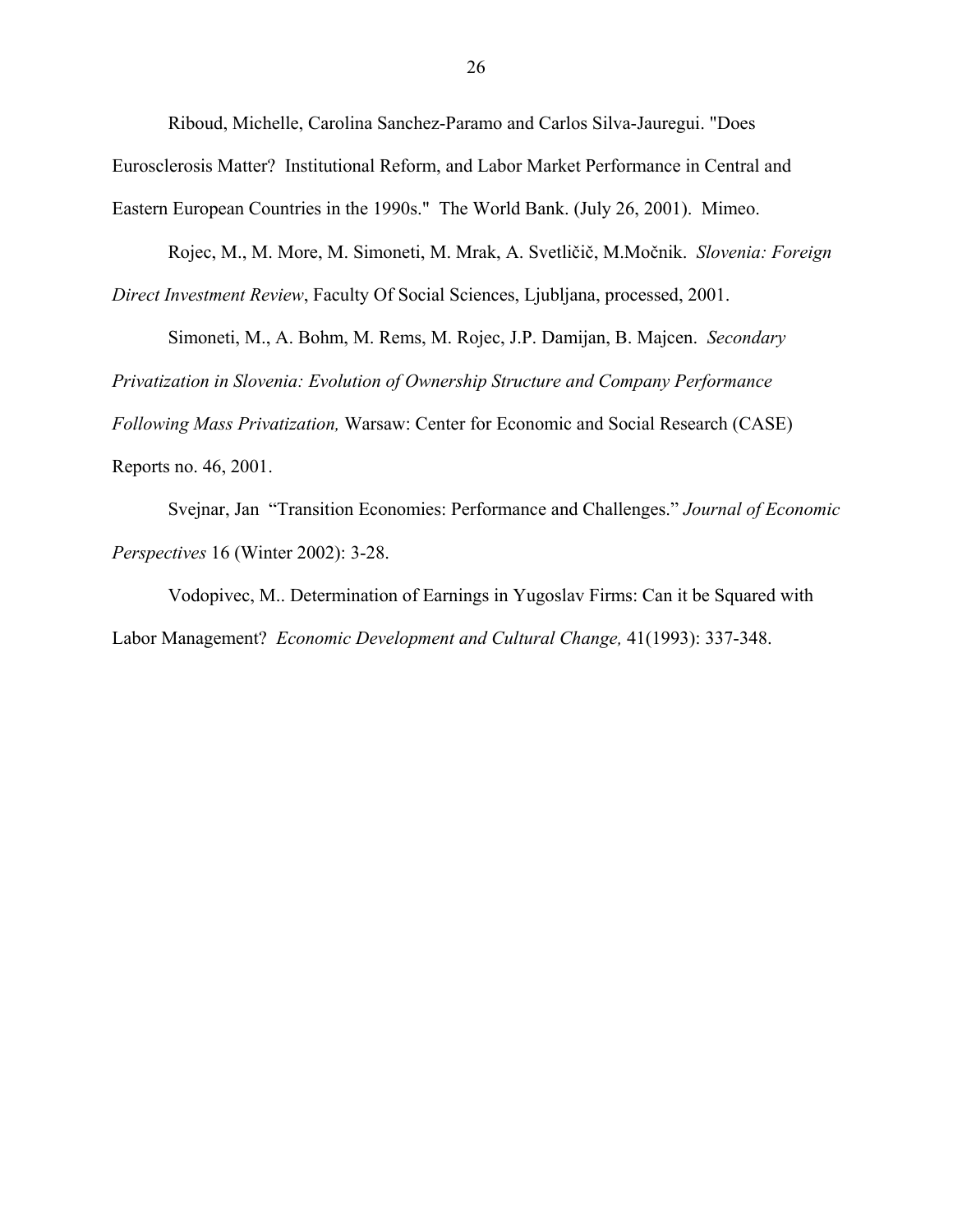Table 1: Sample means and standard deviations for the full sample and means for 1994 and 2001

|                   |                                                            | 1994-2001 |                | 1994     | 2001  |  |
|-------------------|------------------------------------------------------------|-----------|----------------|----------|-------|--|
| Variable          |                                                            |           | Mean Std. Dev. | Mean     | Mean  |  |
| <b>ENDOGENOUS</b> |                                                            |           |                |          |       |  |
| tfp               | total factor productivity from OLS                         | 0.000     | 0.363          | $-0.137$ | 0.086 |  |
| tfpfe             | total factor productivity assuming fixed effects           | 0.000     | 0.406          | $-0.159$ | 0.086 |  |
| tfpre             | total factor productivity assuming random effects          | 0.023     | 0.367          | $-0.116$ | 0.108 |  |
| lnrq              | log of real output                                         | 6.01      | 2.03           | 6.188    | 6.088 |  |
| <b>INPUTS</b>     |                                                            |           |                |          |       |  |
| lnrk              | log of real capital stock                                  | 4.62      | 2.45           | 4.797    | 4.667 |  |
| lnrm              | log of real value of materials                             | 5.46      | 2.08           | 5.746    | 5.433 |  |
| lnuniv            | log of 2- or 4-year university educated employees          | 0.60      | 1.11           | 0.783    | 0.565 |  |
| lnhigh            | log of high school educated employees                      | 1.70      | 1.64           | 1.890    | 1.693 |  |
| <b>Inprim</b>     | log of employees with < high school education              | 1.02      | 1.59           | 1.303    | 0.948 |  |
| lnmonth           | log of months of operation                                 | 2.481     | 0.073          | 2.480    | 2.483 |  |
|                   | <b>CURRENT FIRM ATTRIBUTES</b>                             |           |                |          |       |  |
| private           | firm is private in current year                            | 0.837     | 0.369          | 0.636    | 0.906 |  |
| stockco           | firm currently issues publicly traded stock                | 0.075     | 0.264          | 0.037    | 0.085 |  |
| ltdliab           | firm is currently a limited liability firm                 | 0.858     | 0.349          | 0.823    | 0.862 |  |
| mixed             | firm is currently under mixed ownership                    | 0.061     | 0.239          | 0.080    | 0.054 |  |
| forown            | firm is currently foreign owned                            | 0.075     | 0.263          | 0.068    | 0.078 |  |
|                   | <b>CONSTANT FIRM ATTRIBUTES</b>                            |           |                |          |       |  |
| <b>ENTRY</b>      | firm's birth year after 1993                               | 0.254     | 0.435          | 0.074    | 0.324 |  |
| <b>EXIT</b>       | firm has no employees by 2001                              | 0.111     | 0.314          | 0.265    | 0.000 |  |
| <b>PRIVATE</b>    | firm becomes private by 2001                               | 0.884     | 0.321          | 0.788    | 0.916 |  |
| <b>STOCKCO</b>    | firm issues publicly traded stock by 2001                  | 0.108     | 0.311          | 0.154    | 0.094 |  |
| <b>LTDLIAB</b>    | firm becomes a limited liability firm by 2001              | 0.895     | 0.306          | 0.868    | 0.893 |  |
| <b>MIXED</b>      | firm under mixed ownership by 2001                         | 0.089     | 0.285          | 0.123    | 0.074 |  |
| <b>FOROWN</b>     | firm under foreign ownership by 2001                       | 0.096     | 0.294          | 0.083    | 0.088 |  |
|                   | <b>FOUR-DIGIT INDUSTRY ATTRIBUTES</b>                      |           |                |          |       |  |
| <b>HERF</b>       | Herfindahl concentration index                             | 0.157     | 0.177          | 0.158    | 0.047 |  |
| <b>PRIVSHR</b>    | Share of industry output sold by private firms             | 0.614     | 0.306          | 0.214    | 0.750 |  |
| <b>FORSHR</b>     | Share of industry output sold by foreign owned firms 0.105 |           | 0.154          | 0.083    | 0.135 |  |
| <b>ENTSHR</b>     | Share of industry output sold by new entrants              | 0.154     | 0.153          | 0.038    | 0.211 |  |
| <b>EXITSHR</b>    | Share of industry output sold by firms that will exit      | 0.062     | 0.107          | 0.175    | 0.000 |  |
| <b>IMPORTSHR</b>  | Share of industry sales due to imports                     | 0.338     | 0.22           | 0.196    | 0.350 |  |
| N                 |                                                            | 28047     |                | 2904     | 4244  |  |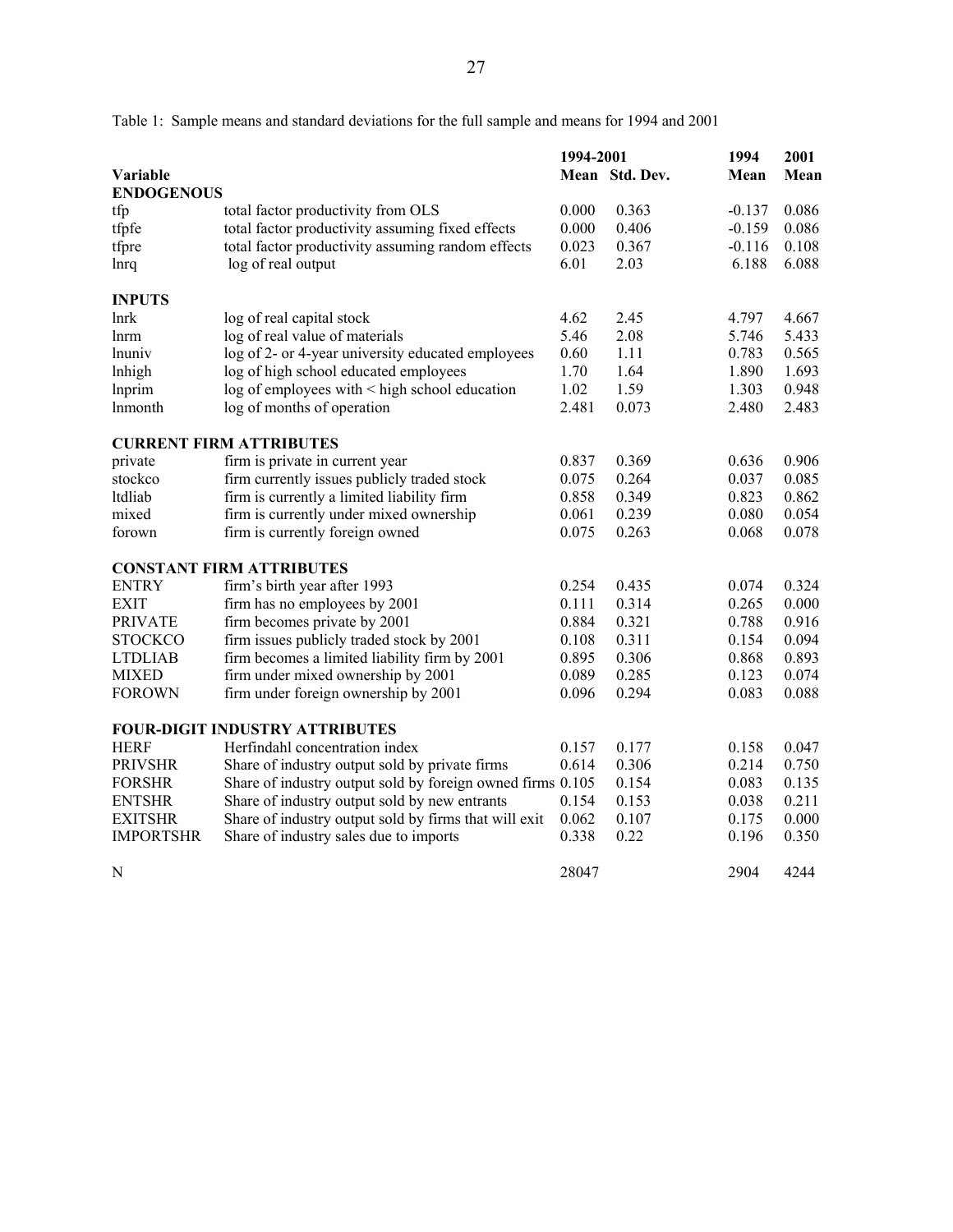|                                                                                                                     |                               | Table 2: Time Path of Alternative Estimates of Firm Total Factor Productivity in Slovenia                         |                               |  |  |  |  |
|---------------------------------------------------------------------------------------------------------------------|-------------------------------|-------------------------------------------------------------------------------------------------------------------|-------------------------------|--|--|--|--|
| Manufacturing, 1994-2001                                                                                            |                               |                                                                                                                   |                               |  |  |  |  |
| Year                                                                                                                | All Firms, $tfp^a$            | All Firms, tfpfe <sup>b</sup>                                                                                     | All Firms, tfpre <sup>c</sup> |  |  |  |  |
| 1994                                                                                                                | $-0.136$                      | $-0.158$                                                                                                          | $-0.115$                      |  |  |  |  |
| 1995                                                                                                                | $-0.115$                      | $-0.119$                                                                                                          | $-0.090$                      |  |  |  |  |
| 1996                                                                                                                | $-0.048$                      | $-0.046$                                                                                                          | $-0.023$                      |  |  |  |  |
| 1997                                                                                                                | 0.010                         | 0.014                                                                                                             | 0.034                         |  |  |  |  |
| 1998                                                                                                                | 0.015                         | 0.021                                                                                                             | 0.039                         |  |  |  |  |
| 1999                                                                                                                | 0.032                         | 0.036                                                                                                             | 0.055                         |  |  |  |  |
| 2000                                                                                                                | 0.081                         | 0.085                                                                                                             | 0.104                         |  |  |  |  |
| 2001                                                                                                                | 0.086                         | 0.086                                                                                                             | 0.108                         |  |  |  |  |
|                                                                                                                     |                               |                                                                                                                   |                               |  |  |  |  |
| 1994-2001                                                                                                           | 0.222                         | 0.244                                                                                                             | 0.223                         |  |  |  |  |
| Average                                                                                                             | 0.000                         | 0.000                                                                                                             | 0.023                         |  |  |  |  |
|                                                                                                                     |                               |                                                                                                                   |                               |  |  |  |  |
|                                                                                                                     |                               | <sup>a</sup> tfp is total factor productivity measured as the error from OLS estimates of the translog production |                               |  |  |  |  |
| function, designated equation (1) in the paper.                                                                     |                               |                                                                                                                   |                               |  |  |  |  |
|                                                                                                                     |                               | $\rm^{b}$ tfpfe is total factor productivity measured as the error derived from a fixed effects estimate of the   |                               |  |  |  |  |
| translog production function.                                                                                       |                               |                                                                                                                   |                               |  |  |  |  |
| <sup>c</sup> tfpre is total factor productivity measured as the error derived from a random effects estimate of the |                               |                                                                                                                   |                               |  |  |  |  |
|                                                                                                                     | translog production function. |                                                                                                                   |                               |  |  |  |  |
|                                                                                                                     |                               |                                                                                                                   |                               |  |  |  |  |

| Correlation Matrix of the alternative tfp estimates over 28,047 observations |     |       |       |  |  |  |
|------------------------------------------------------------------------------|-----|-------|-------|--|--|--|
|                                                                              | tfp | tfpfe | tfore |  |  |  |
| ttn                                                                          |     |       |       |  |  |  |
| tfofe                                                                        | 90  |       |       |  |  |  |
| tfpre                                                                        | 99  | 94    |       |  |  |  |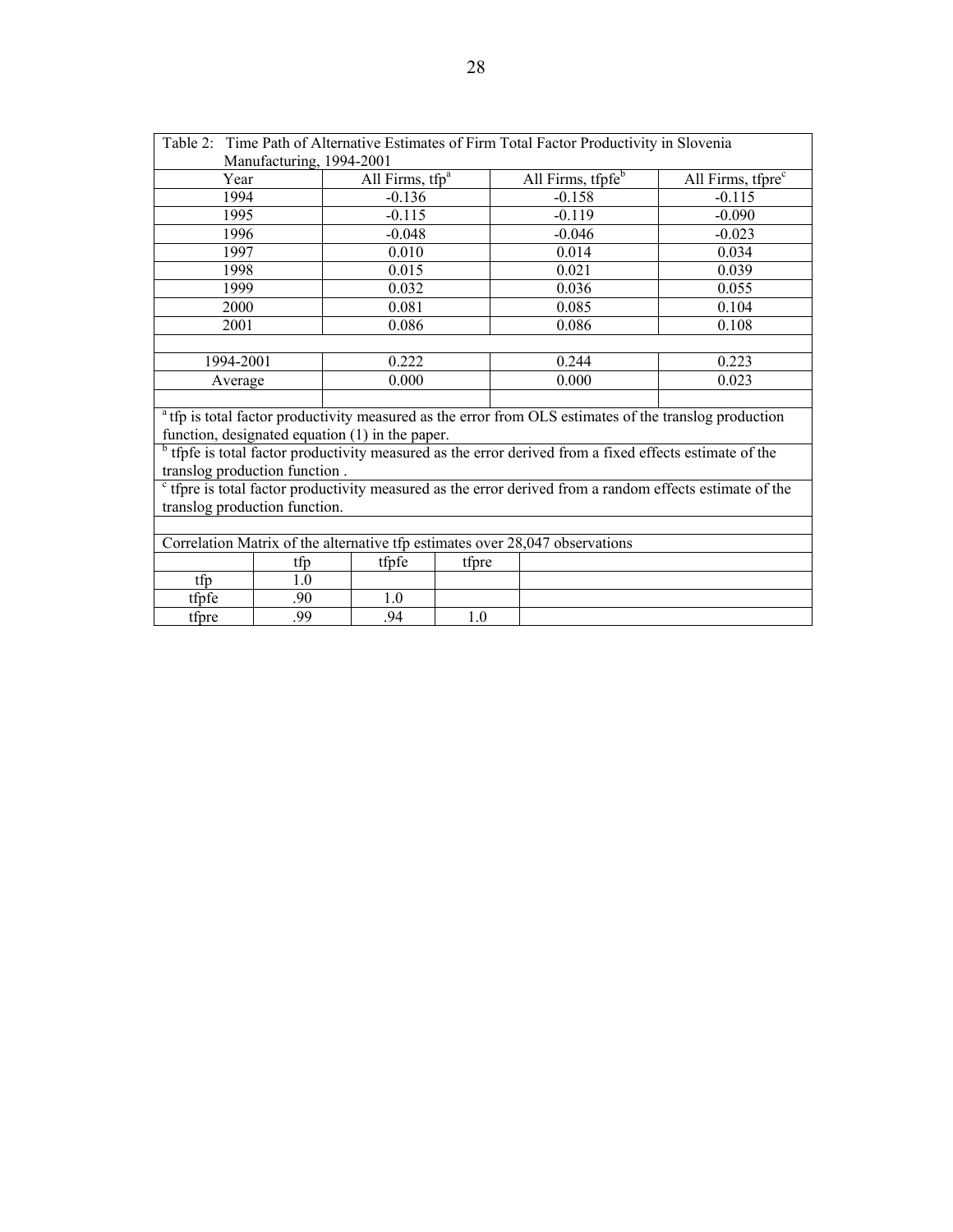| Table 3: Time Path of Firm Total Factor Productivity, by Slovenia Manufacturing Firm Ownership Type, 1994-2001 <sup>a</sup> |                |                      |                          |                            |                   |                        |                      |
|-----------------------------------------------------------------------------------------------------------------------------|----------------|----------------------|--------------------------|----------------------------|-------------------|------------------------|----------------------|
| Year                                                                                                                        | All Firms, TFP | Private <sup>b</sup> | Not Private <sup>b</sup> | Foreign-Owned <sup>b</sup> | Limited Liability | Mixed                  | <b>Stock</b>         |
|                                                                                                                             |                |                      |                          |                            | Firm <sup>b</sup> | Ownership <sup>b</sup> | Company <sup>b</sup> |
| 1994                                                                                                                        | $-0.136$       | $-0.147**$           | $-0.119**$               | $-0.100$                   | $-0.148**$        | $-0.107$               | $-0.122$             |
| 1995                                                                                                                        | $-0.115$       | $-0.116*$            | $-0.143*$                | $-0.115$                   | $-0.117$          | $-0.105$               | $-0.052**$           |
| 1996                                                                                                                        | $-0.048$       | $-0.053$             | $-0.079$                 | $-0.016$                   | $-0.048$          | $0.009**$              | $-0.001**$           |
| 1997                                                                                                                        | 0.010          | $0.015**$            | $-0.018**$               | $-0.005$                   | 0.010             | 0.021                  | $0.044**$            |
| 1998                                                                                                                        | 0.015          | $0.022**$            | $-0.032**$               | 0.027                      | 0.015             | 0.011                  | 0.015                |
| 1999                                                                                                                        | 0.032          | $0.036**$            | $0.000**$                | 0.054                      | 0.032             | 0.054                  | 0.032                |
| 2000                                                                                                                        | 0.081          | $0.085*$             | $0.046*$                 | 0.094                      | $0.084*$          | 0.083                  | 0.061                |
| 2001                                                                                                                        | 0.086          | 0.090                | 0.050                    | $0.120*$                   | $0.095**$         | 0.087                  | $0.039**$            |
|                                                                                                                             |                |                      |                          |                            |                   |                        |                      |
| 1994-2001                                                                                                                   | 0.222          | 0.247                | 0.169                    | 0.220                      | 0.243             | 0.194                  | 0.161                |
| Average                                                                                                                     | 0.000          | $0.017**$            | $-0.053**$               | $0.026**$                  | 0.001             | 0.012                  | $0.018**$            |
|                                                                                                                             |                |                      |                          |                            |                   |                        |                      |

<sup>a</sup> Total factor productivity is measured as the error from OLS estimates of the translog production function, designated equation (1) in the paper.

<sup>b</sup> t-tests of the null hypothesis that mean TFP are equal between the stated ownership type versus all other firms were conducted, allowing for different variances in the two groups.

\* indicates significant differences at the .10 confidence level.

\*\* indicates significance at the .05 level.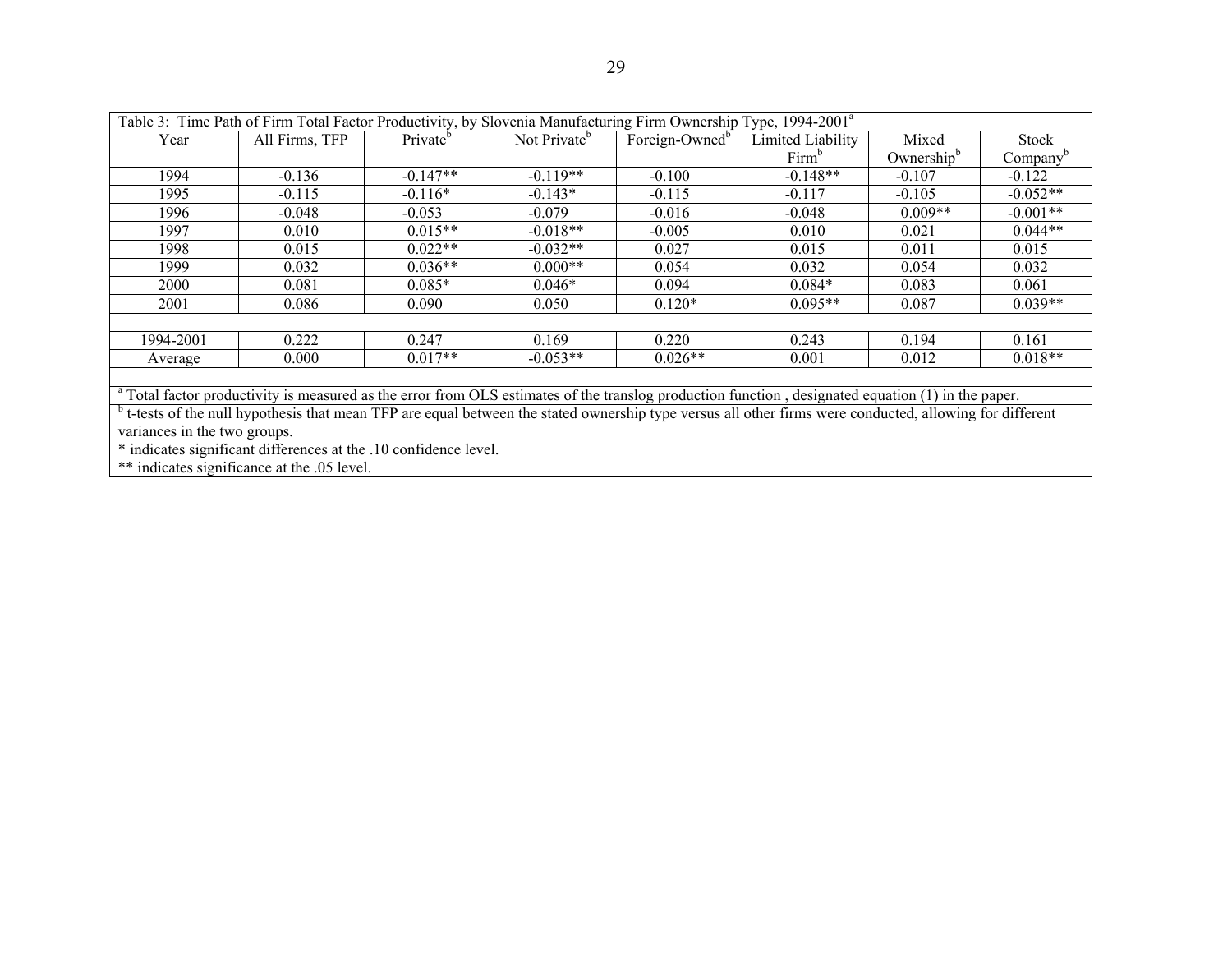| Table 4: Time Path of Firm Total Factor Productivity, by Slovenia Manufacturing, Firm Size, Entry Cohort, and Mortality <sup>a</sup>         |                                                     |                                   |                                |                    |             |  |  |  |
|----------------------------------------------------------------------------------------------------------------------------------------------|-----------------------------------------------------|-----------------------------------|--------------------------------|--------------------|-------------|--|--|--|
| Year                                                                                                                                         | All Firms, TFP                                      | $\leq 100$ Employees <sup>b</sup> | $100 +$ Employees <sup>b</sup> | Entry <sup>b</sup> | $Exit^b$    |  |  |  |
| 1994                                                                                                                                         | $-0.136$                                            | $-0.142**$                        | $-0.101**$                     | $-.129$            | $-.229**$   |  |  |  |
| 1995                                                                                                                                         | $-0.115$                                            | $-0.118*$                         | $-0.090*$                      | $-115$             | $-.223**$   |  |  |  |
| 1996                                                                                                                                         | $-0.048$                                            | $-0.050**$                        | $-0.025**$                     | $-.058$            | $-164**$    |  |  |  |
| 1997                                                                                                                                         | 0.010                                               | $0.008*$                          | $0.031*$                       | .006               | $-114**$    |  |  |  |
| 1998                                                                                                                                         | 0.015                                               | 0.014                             | 0.024                          | .022               | $-126**$    |  |  |  |
| 1999                                                                                                                                         | 0.032                                               | 0.034                             | 0.018                          | .045               | $-182**$    |  |  |  |
| 2000                                                                                                                                         | 0.081                                               | 0.081                             | 0.084                          | .092               | $-.205**$   |  |  |  |
| 2001                                                                                                                                         | 0.086                                               | 0.086                             | 0.092                          | .097               | $0^{\circ}$ |  |  |  |
|                                                                                                                                              |                                                     |                                   |                                |                    |             |  |  |  |
| 1994-2001                                                                                                                                    | 0.222                                               | 0.228                             | 0.193                          | .226               | .229        |  |  |  |
| Average                                                                                                                                      | 0.000                                               | $-0.0001$                         | 0.001                          | $.031**$           | $-181**$    |  |  |  |
|                                                                                                                                              |                                                     |                                   |                                |                    |             |  |  |  |
| <sup>a</sup> TFP is measured as the error from OLS estimates of the translog production function (equation (1) in the paper).                |                                                     |                                   |                                |                    |             |  |  |  |
| <sup>b</sup> t-tests of the null hypothesis that mean TFP are equal between the stated ownership type versus all other firms were conducted, |                                                     |                                   |                                |                    |             |  |  |  |
|                                                                                                                                              | allowing for different variances in the two groups. |                                   |                                |                    |             |  |  |  |

\* indicates significant differences at the .10 confidence level.

\*\* indicates significance at the .05 level.

 ${}^c$ By definition, TFP = 0 for firms no longer in business.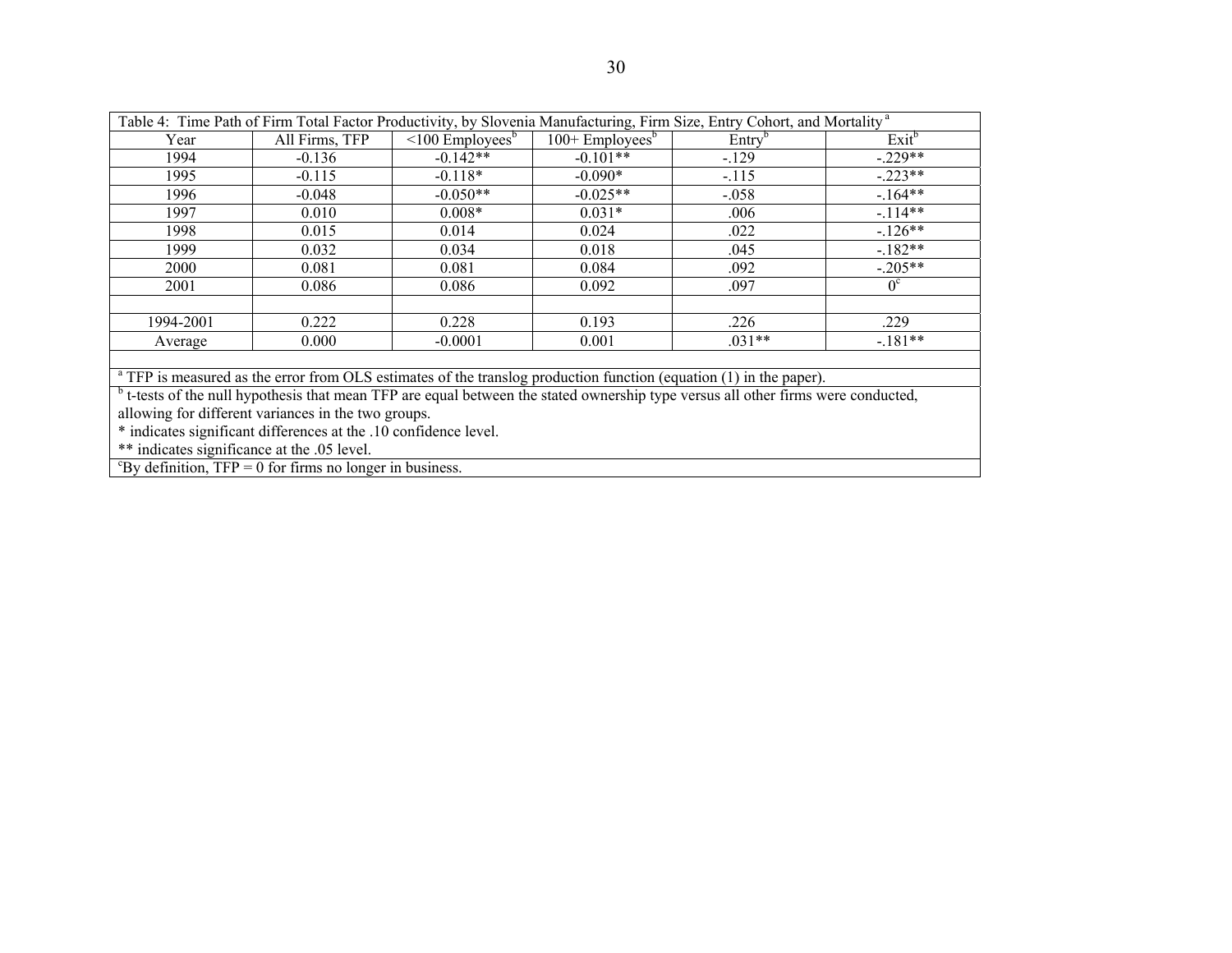| Table 5: Total Factor Productivity Estimates by Detailed Manufacturing Sector <sup>a</sup>                                                                                    |             |                    |          |          |          |          |          |          |       |          |                         |
|-------------------------------------------------------------------------------------------------------------------------------------------------------------------------------|-------------|--------------------|----------|----------|----------|----------|----------|----------|-------|----------|-------------------------|
| Industry                                                                                                                                                                      | $SIC^b$     | Share <sup>c</sup> | 1994     | 1995     | 1996     | 1997     | 1998     | 1999     | 2000  | 2001     | Cumulative<br>1994-2001 |
| Bakery                                                                                                                                                                        | 15.8        | 2.9%               | 0.055    | 0.008    | $-0.054$ | 0.039    | 0.018    | $-0.008$ | 0.028 | $-0.067$ | $-0.122$                |
| Woven textiles                                                                                                                                                                | 17.4, 17.5  | 1.6%               | $-0.105$ | $-0.087$ | $-0.004$ | 0.048    | $-0.001$ | $-0.009$ | 0.04  | 0.042    | 0.147                   |
| Clothing                                                                                                                                                                      | 18.2        | 8.0%               | $-0.125$ | $-0.042$ | 0.014    | 0.032    | 0.037    | $-0.024$ | 0.036 | 0.076    | 0.201                   |
| Footwear                                                                                                                                                                      | 19.2, 19.3  | 1.9%               | 0.02     | $-0.14$  | $-0.03$  | 0.007    | 0.02     | 0.023    | 0.02  | 0.03     | 0.01                    |
| Lumber                                                                                                                                                                        | 20.1        | 2.3%               | $-0.07$  | $-0.095$ | $-0.064$ | $-0.017$ | 0.025    | 0.041    | 0.018 | 0.106    | 0.176                   |
| Plywood                                                                                                                                                                       | 20.2        | 2.0%               | $-0.134$ | $-0.075$ | $-0.046$ | $-0.015$ | $-0.004$ | 0.009    | 0.117 | 0.049    | 0.183                   |
| <b>Wooden Crates</b>                                                                                                                                                          | 20.4        | 1.3%               | $-0.15$  | $-0.103$ | $-0.084$ | 0.053    | 0.029    | 0.024    | 0.072 | 0.124    | 0.274                   |
| Paper Products                                                                                                                                                                | 21.21-21.23 | 0.9%               | $-0.135$ | $-0.167$ | $-0.004$ | 0.051    | 0.03     | 0.051    | 0.022 | 0.063    | 0.198                   |
| Book, Periodicals                                                                                                                                                             | 22.11-22.13 | 1.4%               | $-0.021$ | $-0.146$ | 0.002    | 0.021    | 0.032    | 0.065    | 0.022 | 0.003    | 0.024                   |
| Printing                                                                                                                                                                      | 22.21,22.22 | 2.6%               | $-0.065$ | $-0.118$ | $-0.031$ | 0.06     | 0.053    | 0.093    | 0.025 | 0.003    | 0.068                   |
| Rubber                                                                                                                                                                        | 25.1        | 0.8%               | $-0.097$ | $-0.183$ | $-0.054$ | 0.037    | 0.05     | $-0.149$ | 0.113 | 0.117    | 0.214                   |
| Plastics                                                                                                                                                                      | 25.2        | 5.3%               | $-0.119$ | $-0.179$ | $-0.06$  | $-0.02$  | 0.026    | 0.038    | 0.114 | 0.09     | 0.209                   |
| Cement and Stone products                                                                                                                                                     | 26.6, 26.7  | 1.2%               | $-0.121$ | $-0.149$ | $-0.096$ | $\theta$ | 0.029    | 0.082    | 0.064 | 0.059    | 0.18                    |
| Metal Castings for plumbing, etc.                                                                                                                                             | 27.5        | 0.7%               | $-0.055$ | $-0.075$ | $\Omega$ | $-0.074$ | 0.028    | 0.053    | 0.068 | 0.051    | 0.106                   |
| Metal Finishing                                                                                                                                                               | 28.5        | 9.8%               | $-0.108$ | $-0.089$ | $-0.026$ | $-0.077$ | $-0.035$ | 0.033    | 0.069 | 0.029    | 0.137                   |
| Cutlery, hand tools                                                                                                                                                           | 28.6        | 2.4%               | $-0.044$ | $-0.113$ | $-0.026$ | $-0.052$ | 0.006    | 0.072    | 0.086 | 0.073    | 0.117                   |
| Manufacturing Equipment                                                                                                                                                       | 29.2        | 1.7%               | $-0.13$  | $-0.149$ | $-0.079$ | $-0.078$ | $-0.04$  | $-0.042$ | 0.092 | 0.152    | 0.282                   |
| Power hand tools                                                                                                                                                              | 29.5        | 2.0%               | $-0.117$ | $-0.166$ | $-0.045$ | 0.014    | $-0.011$ | 0.019    | 0.192 | 0.221    | 0.338                   |
| <b>Electrical Machinery</b>                                                                                                                                                   | 31.6        | 3.5%               | $-0.221$ | $-0.107$ | $-0.077$ | $-0.037$ | 0.036    | 0.078    | 0.121 | 0.226    | 0.447                   |
| Radio, TV, Communication equip.                                                                                                                                               | 32          | 1.9%               | $-0.185$ | $-0.092$ | $-0.093$ | 0.045    | 0.067    | 0.131    | 0.287 | 0.288    | 0.473                   |
| Precision testing and control                                                                                                                                                 | 33.2, 33.3  | 1.2%               | $-0.286$ | $-0.15$  | $-0.112$ | $-0.019$ | 0.019    | 0.018    | 0.11  | 0.153    | 0.439                   |
| Furniture                                                                                                                                                                     | 36.1        | 8.3%               | $-0.148$ | $-0.053$ | $-0.019$ | 0.028    | 0.011    | $-0.016$ | 0.065 | 0.084    | 0.232                   |
|                                                                                                                                                                               |             |                    |          |          |          |          |          |          |       |          |                         |
| <sup>a</sup> Total Factor Productivity measured by residuals from OLS estimation of the Cobb-Douglas form of equation (1), restricting all second order coefficients to zero. |             |                    |          |          |          |          |          |          |       |          |                         |
| <sup>b</sup> Industrial classification numbers used for the Slovenian National Income and Product Accounts                                                                    |             |                    |          |          |          |          |          |          |       |          |                         |
| <sup>c</sup> Industry's share of total manufacturing output in Slovenia. These sectors represent approximately two-thirds of Slovenian manufacturing output over the period.  |             |                    |          |          |          |          |          |          |       |          |                         |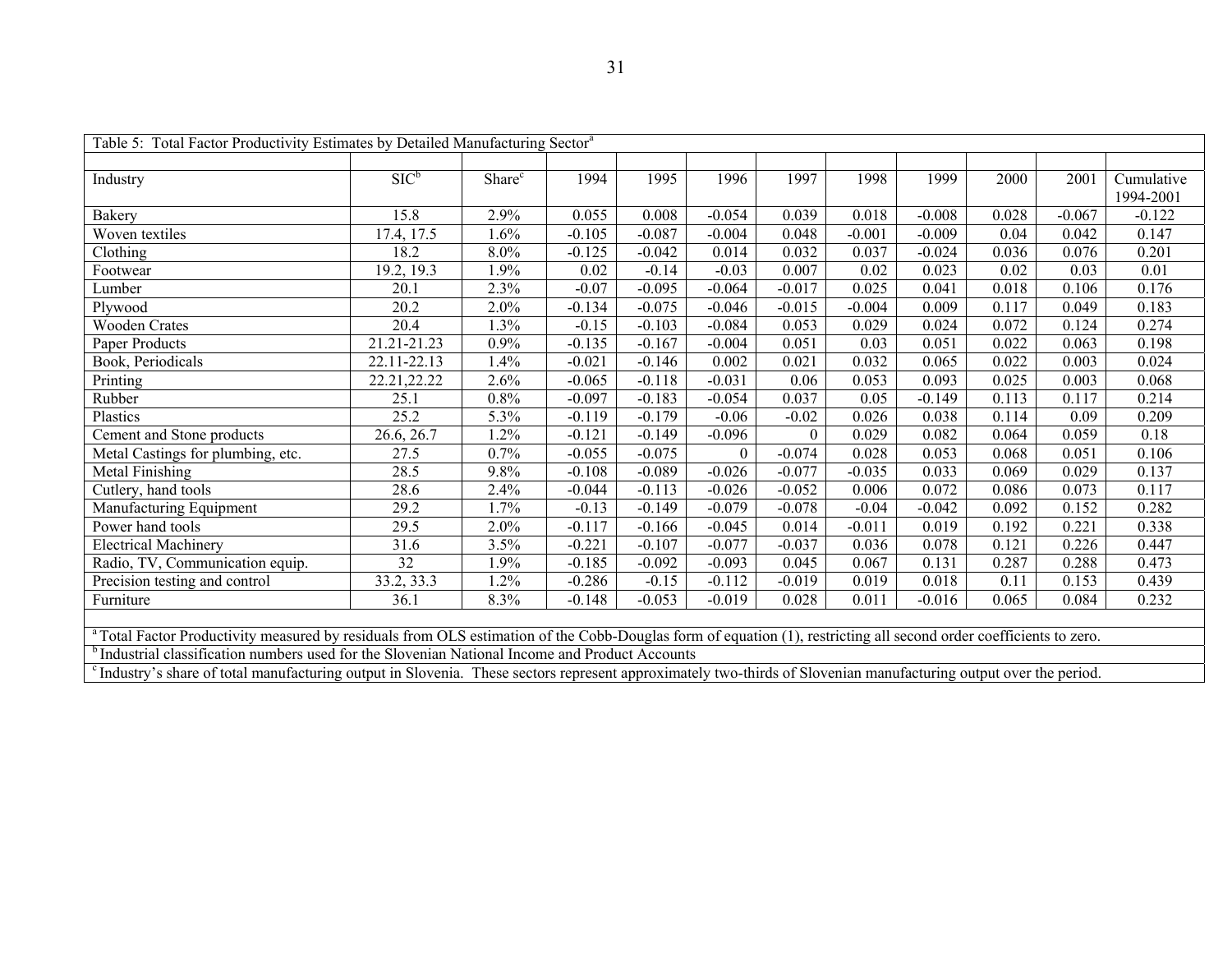| Current Firm Attributes, $\delta$ | <b>OLS</b> | <b>OLS</b> | <b>OLS</b>          | Random Effects      | <b>Fixed Effects</b> |
|-----------------------------------|------------|------------|---------------------|---------------------|----------------------|
| private                           | $0.159**$  | $0.114**$  | $0.054**$           | $0.023*$            | 0.012                |
|                                   | (16.7)     | (10.7)     | (3.80)              | (1.66)              | (0.78)               |
| stockco                           | $-0.036**$ | $-0.022$   | $-0.047**$          | $-0.039**$          | $-0.021$             |
|                                   | (2.73)     | (1.26)     | (2.58)              | (2.28)              | (1.13)               |
| ltdliab                           | $-0.015$   | $-0.038**$ | $-0.035**$          | $-0.045**$          | $-0.036**$           |
|                                   | (1.49)     | (2.66)     | (2.46)              | (2.91)              | (2.07)               |
| mixed                             | $0.123**$  | $0.065**$  | $0.035**$           | 0.026               | 0.011                |
|                                   | (10.2)     | (3.77)     | (2.02)              | (1.54)              | (0.61)               |
| forown                            | $-0.007$   | $0.039**$  | $-0.015$            | $-0.020$            | $-0.018$             |
|                                   | (0.87)     | (2.31)     | (0.91)              | (1.24)              | (1.08)               |
| Constant Firm Attributes, µ       |            |            |                     |                     |                      |
| <b>ENTRY</b>                      | $0.035**$  | $0.028**$  | $0.022**$           | $0.030**$           | (dropped)            |
|                                   | (6.81)     | (5.57)     | (4.13)              | (3.07)              |                      |
| <b>EXIT</b>                       |            | $-0.201**$ | $-0.151**$          | $-0.171**$          | (dropped)            |
|                                   |            | (28.5)     | (20.4)              | (14.8)              |                      |
| <b>PRIVATE</b>                    |            | 0.013      | 0.017               | $0.104**$           | (dropped)            |
|                                   |            | (0.96)     | (1.30)              | (5.26)              |                      |
| <b>STOCKCO</b>                    |            | $-0.005$   | 0.014               | $-0.055**$          | (dropped)            |
|                                   |            | (0.30)     | (0.89)              | (2.28)              |                      |
| <b>LTDLIAB</b>                    |            | $0.053**$  | $0.056**$           | $0.053**$           | (dropped)            |
|                                   |            | (4.05)     | (4.19)              | (2.51)              |                      |
| <b>MIXED</b>                      |            | $0.036**$  | $0.034**$           | $0.047**$           | (dropped)            |
|                                   |            | (2.63)     | (2.46)              | (2.16)              |                      |
| <b>FOROWN</b>                     |            | $-0.038**$ | $-0.002$            | $-0.034*$           | (dropped)            |
|                                   |            | (2.51)     | (0.10)              | (1.72)              |                      |
| Industry Attributes, γ            |            |            |                     |                     |                      |
|                                   |            |            | $-0.191**$          |                     |                      |
| <b>HERF</b>                       |            |            |                     | $-0.079**$          | 0.005<br>(0.31)      |
| <b>PRIVSHR</b>                    |            |            | (14.4)<br>$0.163**$ | (5.30)<br>$0.109**$ | $0.061**$            |
|                                   |            |            | (19.3)              | (12.2)              | (5.95)               |
| <b>FORSHR</b>                     |            |            | $0.234**$           | $0.151**$           | $0.108**$            |
|                                   |            |            | (15.3)              | (8.85)              | (5.50)               |
| <b>ENTSHR</b>                     |            |            | $-0.005$            | $0.055**$           | $0.086**$            |
|                                   |            |            | (0.33)              | (2.78)              | (3.59)               |
| <b>EXITSHR</b>                    |            |            | $-0.198**$          | $-0.138**$          | $-0.106**$           |
|                                   |            |            | (9.02)              | (6.59)              | (4.37)               |
| <b>IMPORTSHR</b>                  |            |            | $-0.022**$          | 0.019               | $0.087**$            |
|                                   |            |            | (7.85)              | (1.26)              | (4.23)               |
|                                   |            |            |                     |                     |                      |
| N                                 | 27949      | 27949      | 25726               | 25726               | 25726                |
| $R^2$                             | .97        | .97        | .97                 | .97                 | .97                  |

Table 6: Estimation of impacts of firm and industry variables on total factor productivity in Slovenian manufacturing firms, 1994-2001

Note: coefficients are taken from translog production function estimation of equation (1) augmented with the variables that make up equation (2). The coefficients on the translog specification including all first and second order terms in the logs of real capital, materials, numbers of university, high school and primary school trained workers are withheld to conserve space. Coefficients on the log of months of firm operation, dummy variables indicating no employees an education group, and the constant are also suppressed. t-statistics are reported in parentheses. \* indicates significance at the .10 level. \*\* indicates significance at the .05

level.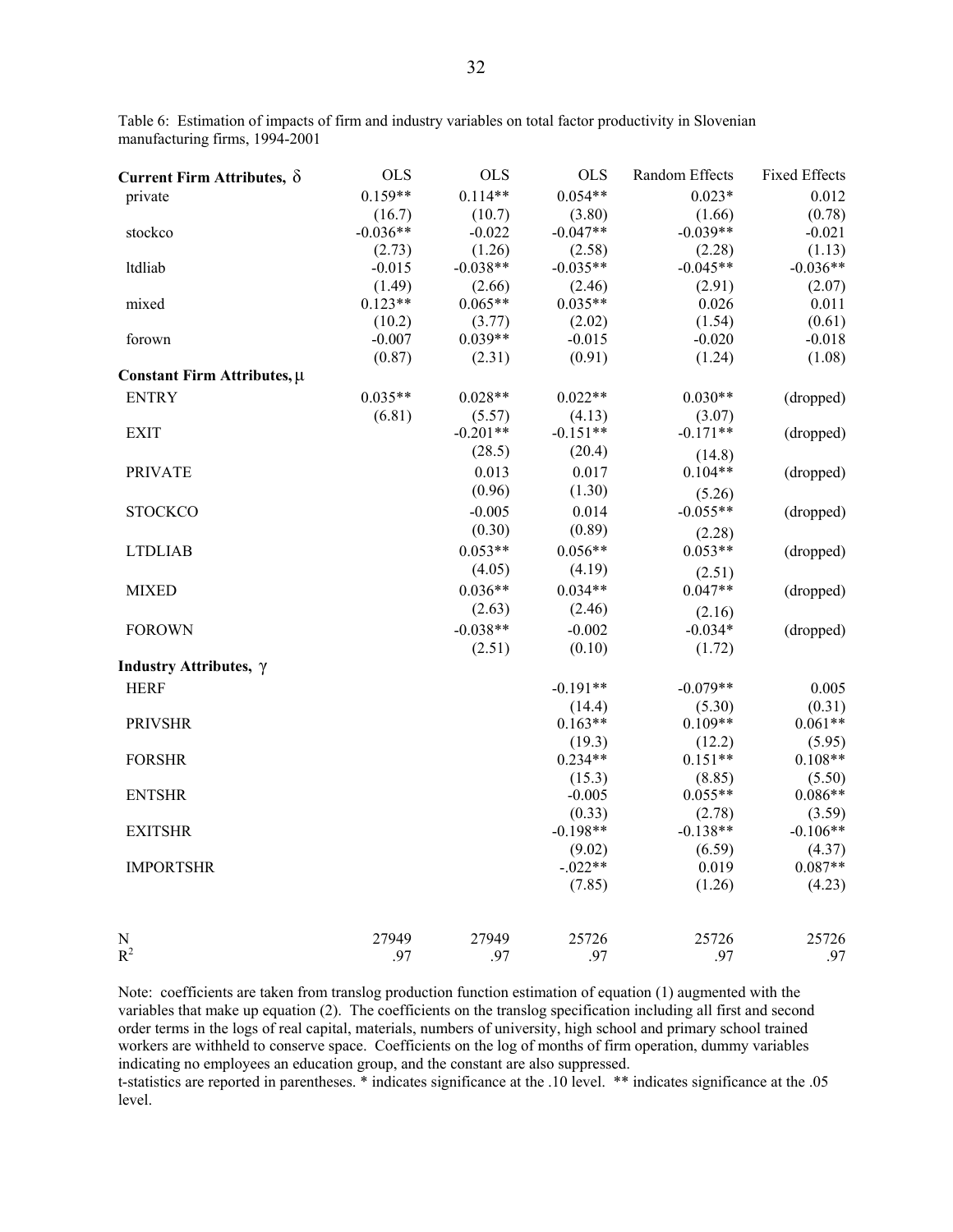

**Figure 1: Time Path of Slovenian Structural Reforms, 1991-2001 Source: EBRD Transition Report, various issues**

Country policies are graded on the extent to which they encourage free competition from from  $D = 1$ : least liberalized to  $A_1 + I_2 + I_3$ : most liberalized. The average grade is the simple average across all evaluated policies including legal climate and infrastructure reforms. Labor market policies were not evaluated.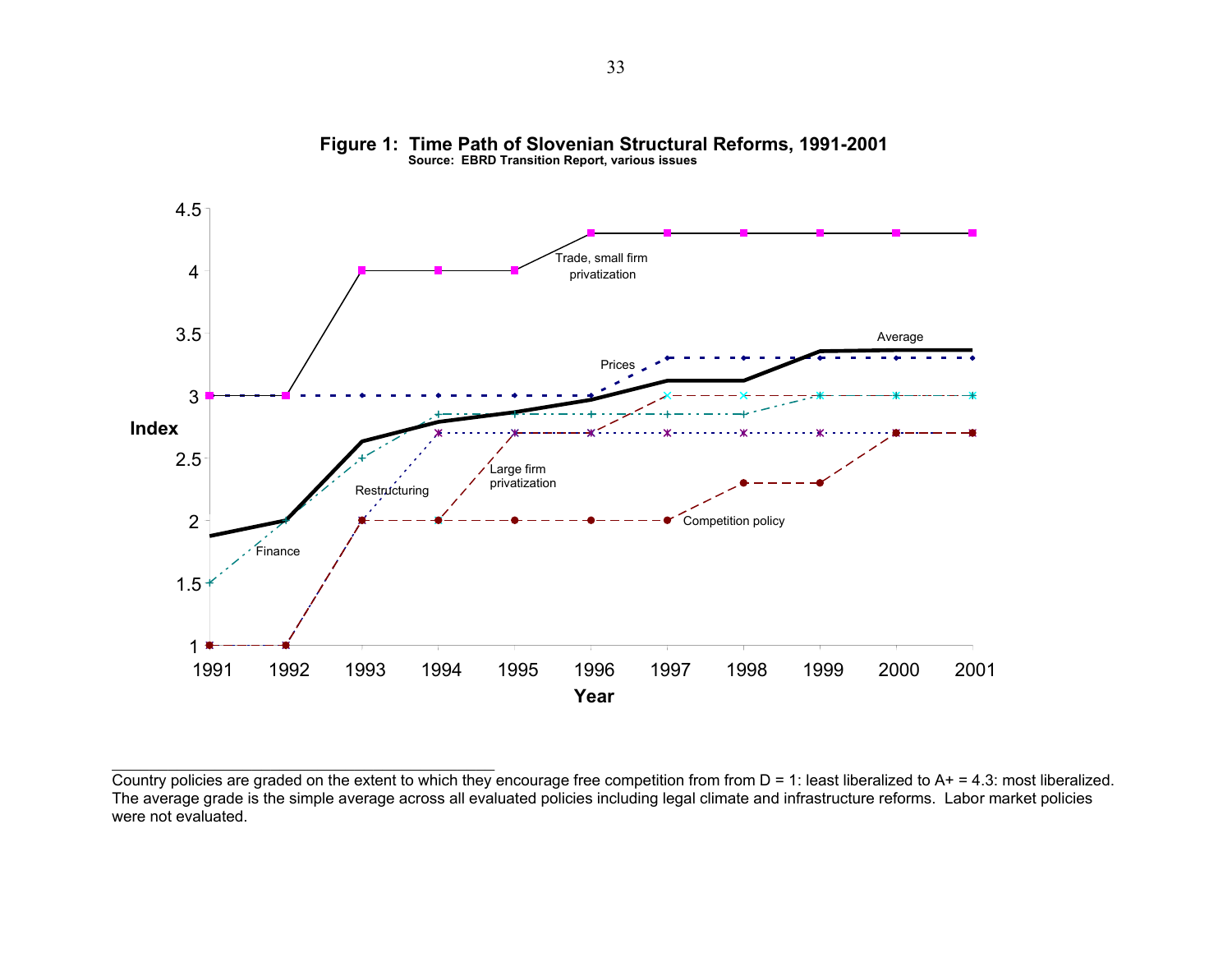#### Endnotes

<sup>1</sup> There are also a few studies that examine the role of competition in fostering efficiency in unregulated environments with mixed results. For example in two studies of British firms, Nickell (1996) found that competition enhances efficiency while Blanchflower and Machin (1996) found no effect.

 $2^{2}$  Of course, much of the variation reflects differences in methodology and measures of firm performance. However, even the most careful studies that control for selection problems can generate conflicting results. For example, Anderson et al (2000) found that state eneterprises were more efficient than private firms while Frydman et al (1999) found that privatization raises measures of firm performance. The differences may be in the measure of firm performance used. When Frydman et al use a measure of efficiency, namely unit cost, the differences between private and state enterprise disappear. Their other measures (revenue growth, employment growth and revenue per employee) do not have an obvious connection to efficiency.

<sup>3</sup> Vodopivec (1993) discusses this system in detail.

<sup>4</sup> Boeri and Terrell (2002) provide a comparative review of labor market policies in transition economies.

 $<sup>5</sup>$  This discussion is based on FIAS (2000).</sup>

 $6$  The registration fees themselves are not excessive, ranging from US \$500 for a limited liability company to \$1,100 for a joint-stock company. Consequently, the cost of these barriers is more in opportunity costs of time than in money.

 $<sup>7</sup>$  These shares formed the holdings of the Slovenian state pension fund and an endowment fund</sup> from which restitution payments were to be made.

<sup>8</sup> Note that by construction,  $\varepsilon_{ijt}$  is orthogonal to the inputs, so it is productivity attached to the firm's overall production, but not to specific inputs.

<sup>9</sup> We could also specify a time varying error component that is common across all firms and industries. The most likely source of such common national shocks would be government tax and transfer policies and regulatory policies. However, these policies were stable over the sample period.

 $10$  This is almost certainly true. Simoneti et al (2001) found that insider investment was heaviest in firms that had higher profits in the years preceeding privatization. It is not clear if the higher profitability was a permanent or transitory state. Our own results suggest the latter, in that firms that became stock-owned had slower TFP growth than other firms.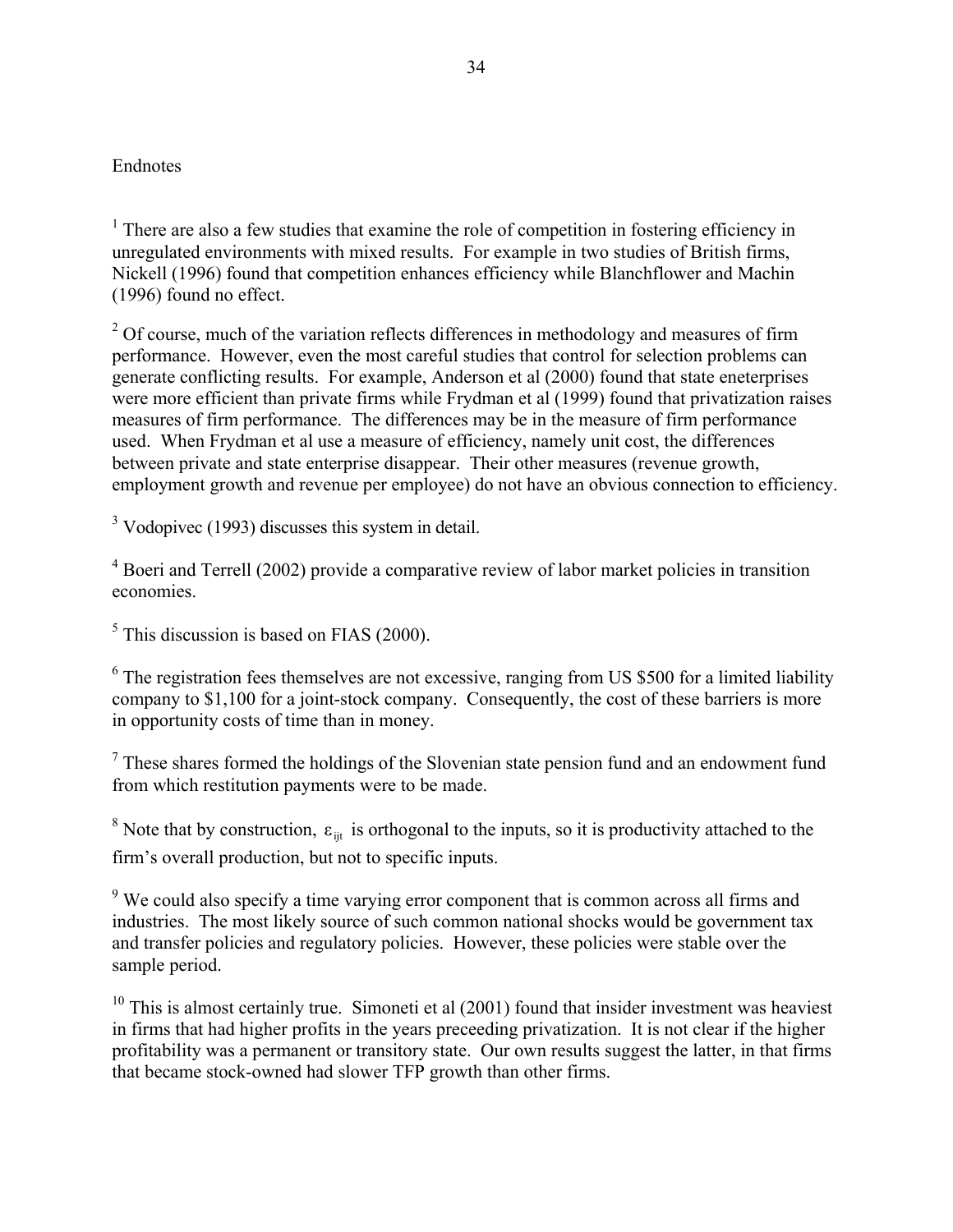<span id="page-37-10"></span> $\overline{a}$ (1), derive estimates of  $\varepsilon_{\text{ijt}}$ , and then to estimate equation (2) with appropriate substitutions for  $\eta_{it}$ ,  $\psi_{it}$ , and $\theta_i$ .  $11$  Note that it is more efficient to estimate the system of equations in one step than to estimate

<span id="page-37-11"></span><span id="page-37-0"></span><sup>12</sup> Computed, for example, as  $100*(exp(.222) - 1)$ .

<span id="page-37-12"></span><sup>13</sup> Finland had faster TFP growth over the 1996-2000 period.

<span id="page-37-13"></span><span id="page-37-1"></span><sup>14</sup> This is computed as  $100*[1 - \exp(-0.201)].$ 

<span id="page-37-14"></span><sup>15</sup> It is possible that the causality is reversed, so that more efficient firms gain market share while inefficient firms drop out.

<span id="page-37-15"></span><span id="page-37-9"></span><span id="page-37-8"></span><span id="page-37-7"></span><span id="page-37-6"></span><span id="page-37-5"></span><span id="page-37-4"></span><span id="page-37-3"></span><span id="page-37-2"></span><sup>16</sup> The Herfindahl index is defined over Slovenian firms only, so a monopolist may still face competition from foreign trade.